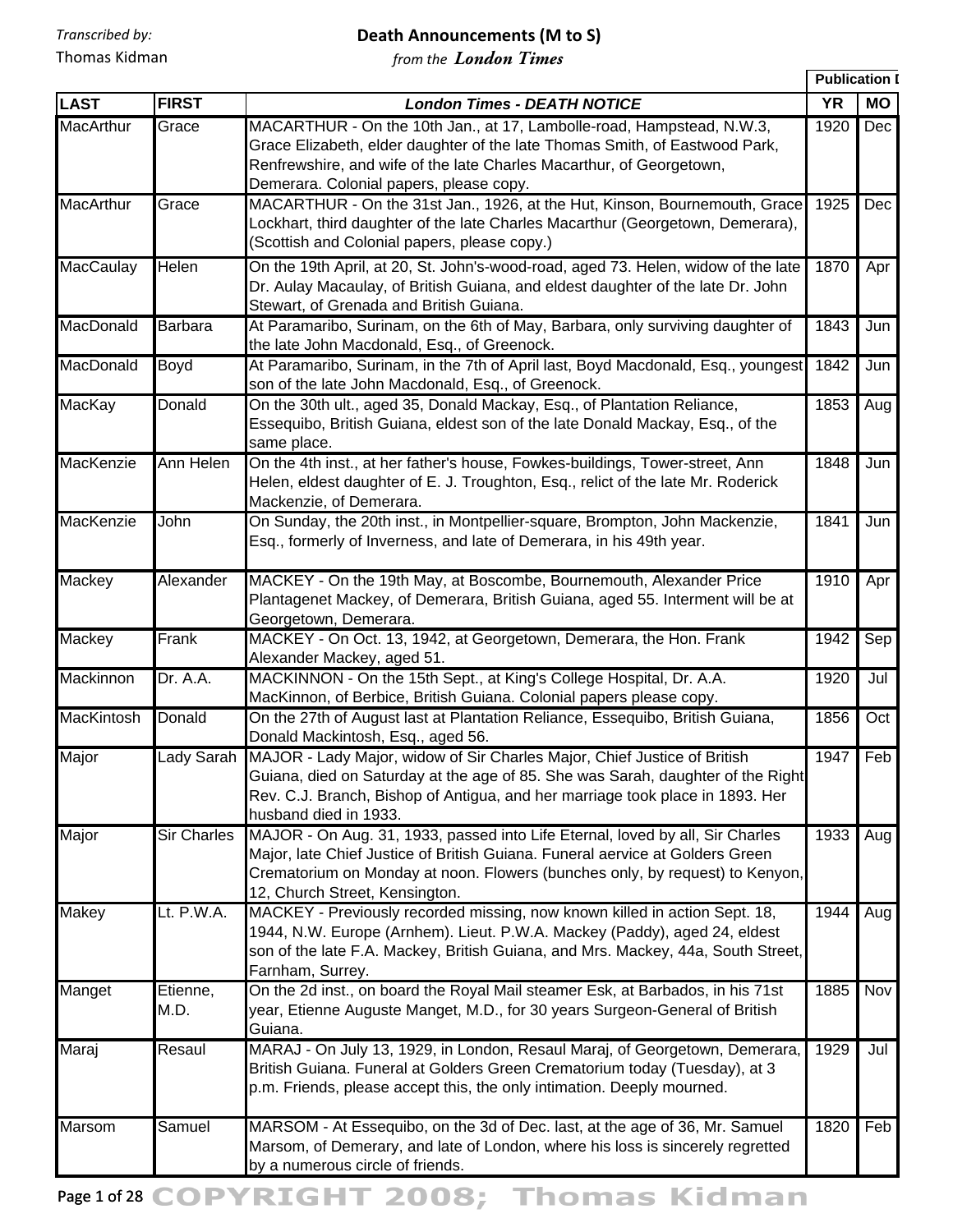## **Death Announcements (M to S)**

| Thomas Kidman   |                  | from the <b>London Times</b>                                                                                                                                                                                                                                                                                                        |      |     |
|-----------------|------------------|-------------------------------------------------------------------------------------------------------------------------------------------------------------------------------------------------------------------------------------------------------------------------------------------------------------------------------------|------|-----|
| Mason           | Gray             | MASON - On the 15th April, 1926, at 103, Comeragh-road, London, W.14,<br>Edward Gray Lewis (late of British Guiana), the dearly loved husband of Lydia A.<br>Mason.                                                                                                                                                                 | 1926 | Mar |
| Mason           | Sarah            | On Sunday, the 15th Dec., at sunrise, at St. Luke's Villas, West Norwood, S.E.,<br>Sarah Sanders Mason, the beloved wife of Harley Mason, and daughter of the<br>late Rev. John Davies, first Protestant Missionary to Georgetown, Demerara, in<br>her 83rd year. W.I. papers, please copy.                                         | 1889 | Dec |
| Matheson        | Margaret         | On the 4th Nov., at New York, Margaret, widow of the late Charles McKenzie<br>Matheson, Esq., of Berbice.                                                                                                                                                                                                                           | 1868 | Nov |
| Matthey         | Arthur           | MATTHEY - On the 23rd July, in Berbice, British Guiana, Arthur Matthey,<br>M.R.C.S., L.R.C.P., son of the late John James Matthey and Frances Matthey.                                                                                                                                                                              | 1919 | Aug |
| Maxwell         | P.B.             | On the 16th Oct., at New Amsterdam, British Guiana, at the age of 34, P.B.<br>Maxwell, Magistrate and Sheriff of Berbice, eldest son of Sir P.H. Maxwell.                                                                                                                                                                           | 1878 | Nov |
| May             | Col. Cecil       | MAY - On Nov. 9, 1946, at 18, Rodway Road, Roehampton, Col. Cecil May, late<br>Inspector-General of Police, British Guiana, son of the late the Very Rev. Henry<br>John May, former Dean of Georgetown, & beloved husband of Isabel<br>May. Cremation at Putney Vale on Wednesday, Nov. 13, at 2.30 p.m.                            | 1946 | Nov |
| May             | Constance        | MAY - On the 20th July, at Georgetown, Demerara, Constance Adelaide, second<br>daughter of the late Very Revd. Dean May.                                                                                                                                                                                                            | 1926 | Apr |
| May             | Fred             | MAY - On Nov. 5, 1940, at Wimbledon, Fred May, late of H.M. Treasury, British<br>Guiana, beloved husband of Jessie Agnes May. Funeral to-morrow (Friday) at<br>Putney Vale Cemetery.                                                                                                                                                | 1940 | Aug |
| Maynard         | William          | On the 20th inst., at 30, Adelaide-road, Haverstock-hill, William Maynard, Esq.,<br>1863<br>formerly of Surinam, aged 69.                                                                                                                                                                                                           |      | Oct |
| Mc Gusty        | Mary             | On the 2d inst., at Moffatt, Dumfriesshire, Mary, only child of the late John<br>Murray McGusty, Esq., of Demerara.                                                                                                                                                                                                                 | 1856 | Jul |
| McCalman        | Allan            | On the 11th Feb., Allan Cameron McCalman, of Demerara.                                                                                                                                                                                                                                                                              | 1885 | Mar |
| McConnell       | <b>Frederick</b> | Mr. Frederick Vavasour McConnell, of Canfield Place, Hatfield, Herts, West India<br>merchant, of Messrs. Booker Bros., McConnell, and Co. (Limited), of 21, Mincing-<br>lane, E.C., of Liverpool, and of Demerara, who died on January 26 last, left<br>estate of the gross value of £230,939, of which £193,124 is net personalty. | 1914 | Apr |
| McDougall       | John             | On the 28th June, at his residence, 14, Kidbrook-villas, Blackheath, at a very<br>advanced age, John McDougall, for many years connected with the Colony of<br>British Guiana.                                                                                                                                                      | 1879 | Jul |
| McGowan         | Marguerite       | McGOWAN - On 18th June, 1970, at 3 Oakley Street, S.W.3, peacefully in her<br>sleep, Marguerite McCowan, widow of John McCowan, M.B.E., of British Guiana,<br>and mother of Sheila, Keith and Tony. Cremation at Mortlake Crematorium, 2.20<br>p.m., Tuesday, June 23.                                                              | 1969 | Apr |
| <b>McGusty</b>  | <b>Mary Anne</b> | McGUSTY - On the 29th June, at 19, Russell-square, London, Mary Anne<br>Taggart McGusty, aged 62, widow of Barry McGusty, of George Town,<br>Demerara.                                                                                                                                                                              | 1897 | Jun |
| <b>McKinnon</b> | <b>Alice</b>     | McKINNON - On the 19th inst., at Colwyn Bay, North Wales, Alice Arabella,<br>beloved wife of D.W.A. McKinnon, of Berbice, British Guiana, aged 48.                                                                                                                                                                                  | 1910 | May |
| McKinnon        | David W.         | McKINNON - On the 7th Jan., at New Amsterdam, Berbice, British Guiana,<br>David W.A. McKinnon. (By cable.)                                                                                                                                                                                                                          | 1910 | Nov |
| McKinnon        | Eileen Alice     | McKINNON - At 210, Camp-street, Georgetown, Demerara, British Guoiana,<br>Eileen Alice Kaye (Goo), third and dearly-loved child of Neil and Eugenie<br>McKinnon, of Typhoid, aged 13. By cable.                                                                                                                                     | 1906 | May |
| <b>McKinnon</b> | <b>Neil Ross</b> | McKINNON - On the 26th April, at Georgetown, British Guiana, Neil Ross<br>McKinnon, K.C. (By cablegram.)                                                                                                                                                                                                                            | 1909 | Apr |
| McLeod          | Victoria         | On the 23d March, at 33, Ledbury-road, Bayswater, Victoria Amelia, wife of<br>Captain Murdich McLeod, Provost Marshal of British Guiana (late the Black<br>Watch), aged 48.                                                                                                                                                         | 1886 | Mar |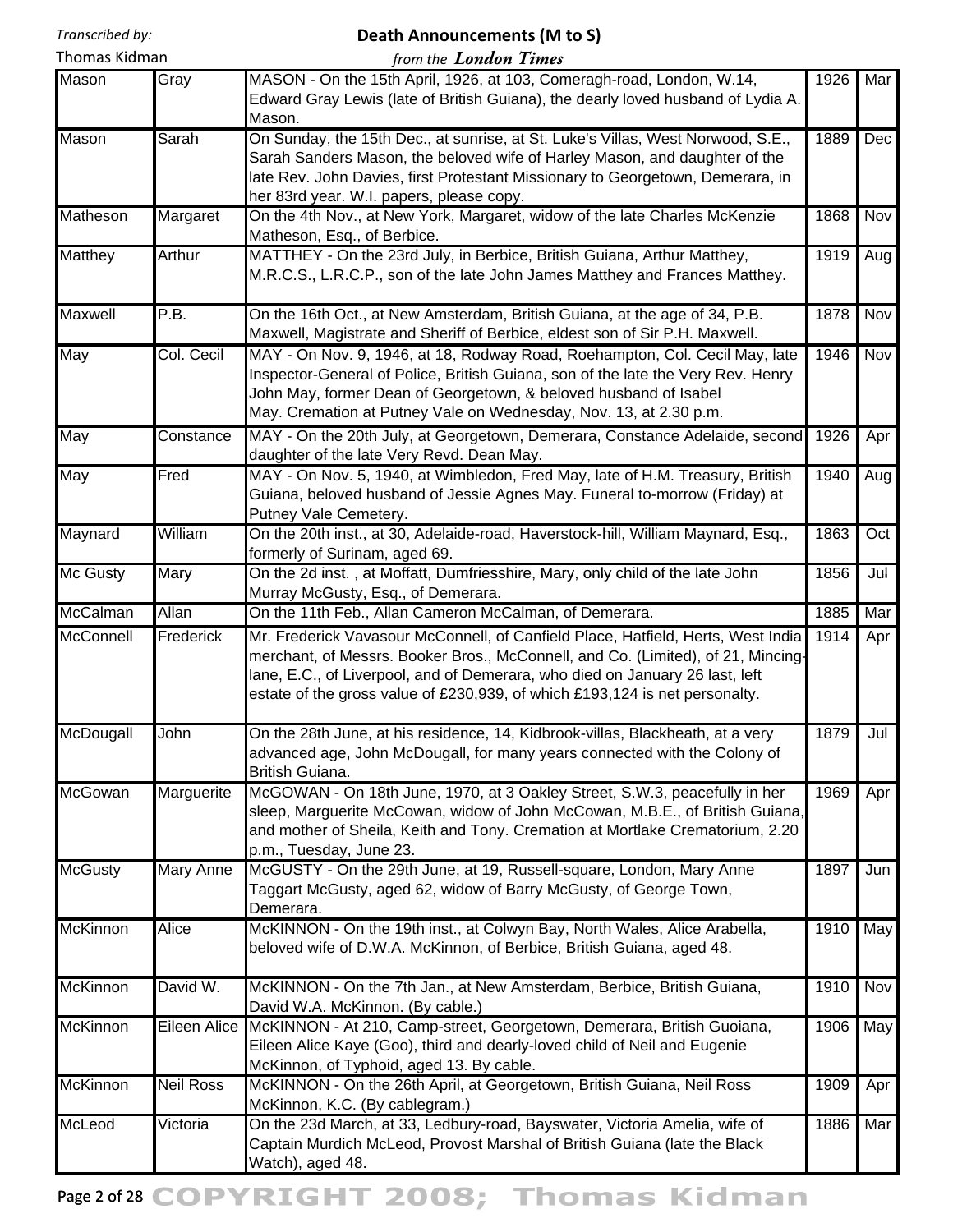#### **Death Announcements (M to S)**

| Thomas Kidman |  |  |
|---------------|--|--|

| from the <b>London Times</b> |  |  |
|------------------------------|--|--|
|                              |  |  |

|                         |                   | point the <b>Euretain Tennes</b>                                                                                                                                                                                                                                                                                                                                                                                                                                                                                                                                                                                                                                                                                                                                                                                                                                                                                                                                                                                                                   |      |     |
|-------------------------|-------------------|----------------------------------------------------------------------------------------------------------------------------------------------------------------------------------------------------------------------------------------------------------------------------------------------------------------------------------------------------------------------------------------------------------------------------------------------------------------------------------------------------------------------------------------------------------------------------------------------------------------------------------------------------------------------------------------------------------------------------------------------------------------------------------------------------------------------------------------------------------------------------------------------------------------------------------------------------------------------------------------------------------------------------------------------------|------|-----|
| <b>McSwiney</b>         | <b>Esther</b>     | On the 24th Dec., at 319, Camden-road, Holloway, Esther McSwiney (née<br>Hazcon), the beloved wife of John McSwiney, Esq., late Stipendiary Magistrate<br>and Sheriff of Berbice, British Guiana, aged 63 years.                                                                                                                                                                                                                                                                                                                                                                                                                                                                                                                                                                                                                                                                                                                                                                                                                                   | 1879 | Dec |
| <b>McSwiney</b>         | John              | McSWINEY - On the 31st Jan., at Castle Villa, Carisbrooke, Isle of Wight, John<br>McSwiney, for many years Stipendiary Magistrate in British Guiana, in his 86th<br>year.                                                                                                                                                                                                                                                                                                                                                                                                                                                                                                                                                                                                                                                                                                                                                                                                                                                                          | 1896 | Feb |
| <b>McSwiney</b>         | Mary              | McSWINEY - On the 21st Feb., at Castle Villa, Newport, I.W., Mary Elizabeth,<br>youngest daughter of the late John McSwiney, sometime Stipendiary Magistrate<br>and Sheriff of Berbice, British Guiana.                                                                                                                                                                                                                                                                                                                                                                                                                                                                                                                                                                                                                                                                                                                                                                                                                                            | 1921 | Feb |
| Melville                | <b>Harry</b>      | MELVILLE - On July 1, 1927, at 8, Jameson-road, Harpenden, Harry Prideaux<br>Colin Melville, of Demerara, aged 63. Funeral Richmond Cemetery to-morrow<br>(Tuesday), at 3.30. (Demerara papers, please copy).                                                                                                                                                                                                                                                                                                                                                                                                                                                                                                                                                                                                                                                                                                                                                                                                                                      | 1927 | Jul |
| <b>Melville</b>         | Ida               | MELVILLE - On Nov. 1, 1943, at St. Leonards-on-Sea, Ida, third daughter of the<br>1943<br>late John Melville, Berbice, British Guiana, and sister of Arthur, who died March,<br>1942.                                                                                                                                                                                                                                                                                                                                                                                                                                                                                                                                                                                                                                                                                                                                                                                                                                                              |      | Aug |
| Messer                  | <b>Capt Allan</b> | MESSER - Captain Allan Ernest Messer, 1st Kings Royal Rifle Corps, was the<br>only son of Mr. and Mrs. Allan Messer of 2, Lyall-sreet, Belgrave-square,<br>S.W. He was born at Georgetown, British Guiana, and educated at St. Andrew's,<br>Eastbourne, Rugby, and St. John's college, Oxford, where he had been in<br>residence for a year when war broke out. He servedin the O.T.C. at Rugby and<br>Oxford, and obtained a commission on the outbreak of war, in the 5th King's<br>Royal Rifle Corps. In December 1914, he went to the front, being attached to the<br>1st Battalion of his regiment, and in January 1915, was promoted lieutenant. In<br>May, 1915, he was wounded in a night attack at Festubert. On recovery he was<br>promoted captain in October 1915, and in the following month rejoined his<br>battalion. He was seriously wounded visiting an advanced post of his company at<br>midnight on January 22 last, and died of his wounds at the Lahore British<br>General Hospital, Calais, on February 17, aged 21 years. | 1916 | Feb |
| Metcalfe                | Charles           | On the 31st Jan., at Skeldon, Berbice, Charles Edward, son of the late Captain<br>Metcalfe, R.N.                                                                                                                                                                                                                                                                                                                                                                                                                                                                                                                                                                                                                                                                                                                                                                                                                                                                                                                                                   | 1879 | Mar |
| Meyer                   | <b>Susette</b>    | MEYER - On the 14th Aug., at Hindhead Nursing Home, Susette Mercy Meyer,<br>daughter of the late John and Suzanna Mayer, missionaries in Demerara, aged<br>73.                                                                                                                                                                                                                                                                                                                                                                                                                                                                                                                                                                                                                                                                                                                                                                                                                                                                                     | 1913 | Mar |
| Middlemore-<br>Whithard | Middlemore        | MIDDLEMORE-WHITHARD - On the 5th Sept., at Georgetown, Demerara,<br>British Guiana, Middlemore Brooke de Ferrand Middlemore-Whithard, aged 60.                                                                                                                                                                                                                                                                                                                                                                                                                                                                                                                                                                                                                                                                                                                                                                                                                                                                                                     | 1923 | Jun |
| <b>Milne</b>            | Hames             | On the 3d ult., at Waal, near the British settlement at Aden, Captain Hames<br>George Duncan Milnes, Bombay Army, Deputy Commissioner-General at<br>Aden. The above was second son of Alexander Milne, Esq., of Alva, County<br>Banff, N.B., lieutenant-colonel of the 19th infantry, who died in 1828, while acting<br>as Deputy Governor of Demerara. This officer was so active in raising recruits<br>during the Peninsular war, that he personally received an award from the Duke<br>of York (then Commander-in-Chief) for his services. Captain Milne, the<br>unfortunate subject of this obituary, married, in 1837, Helen Patricia, second<br>daughter of the late Sir James Dunbar, Bart., of county Banff, by whom he had<br>issue one daughter, still living, and a son, who died an infant.                                                                                                                                                                                                                                           | 1851 | Apr |
| Mitchell                | Edward            | On the 20th of October, at Paramaribo, Surinam, in his 35th year, Edward<br>Charles Mitchell, Esq., late of London.                                                                                                                                                                                                                                                                                                                                                                                                                                                                                                                                                                                                                                                                                                                                                                                                                                                                                                                                | 1836 | Jan |
| <b>Mitchell</b>         | Robert            | MITCHELL - On the 15th inst., at Plymouth, Robert William Span Mitchell,<br>C.M.G., I.S.O., of India, late Emigration Agent for British Guiana, Natal, and<br>Trinidad. Indian and West Indian papers, please copy.                                                                                                                                                                                                                                                                                                                                                                                                                                                                                                                                                                                                                                                                                                                                                                                                                                | 1909 | May |
| Moody                   | Annie             | MOODY - On Dec. 27, 1949, Annie Valentine Courtney Moody, of 1, Anchorage<br>Gardens, Claygate, Surrey, widow of Canon W.J. Moody, rector of St. George's<br>Cathedral, British Guiana.                                                                                                                                                                                                                                                                                                                                                                                                                                                                                                                                                                                                                                                                                                                                                                                                                                                            | 1949 | Jun |

# Page 3 of 28 COPYRIGHT 2008; Thomas Kidman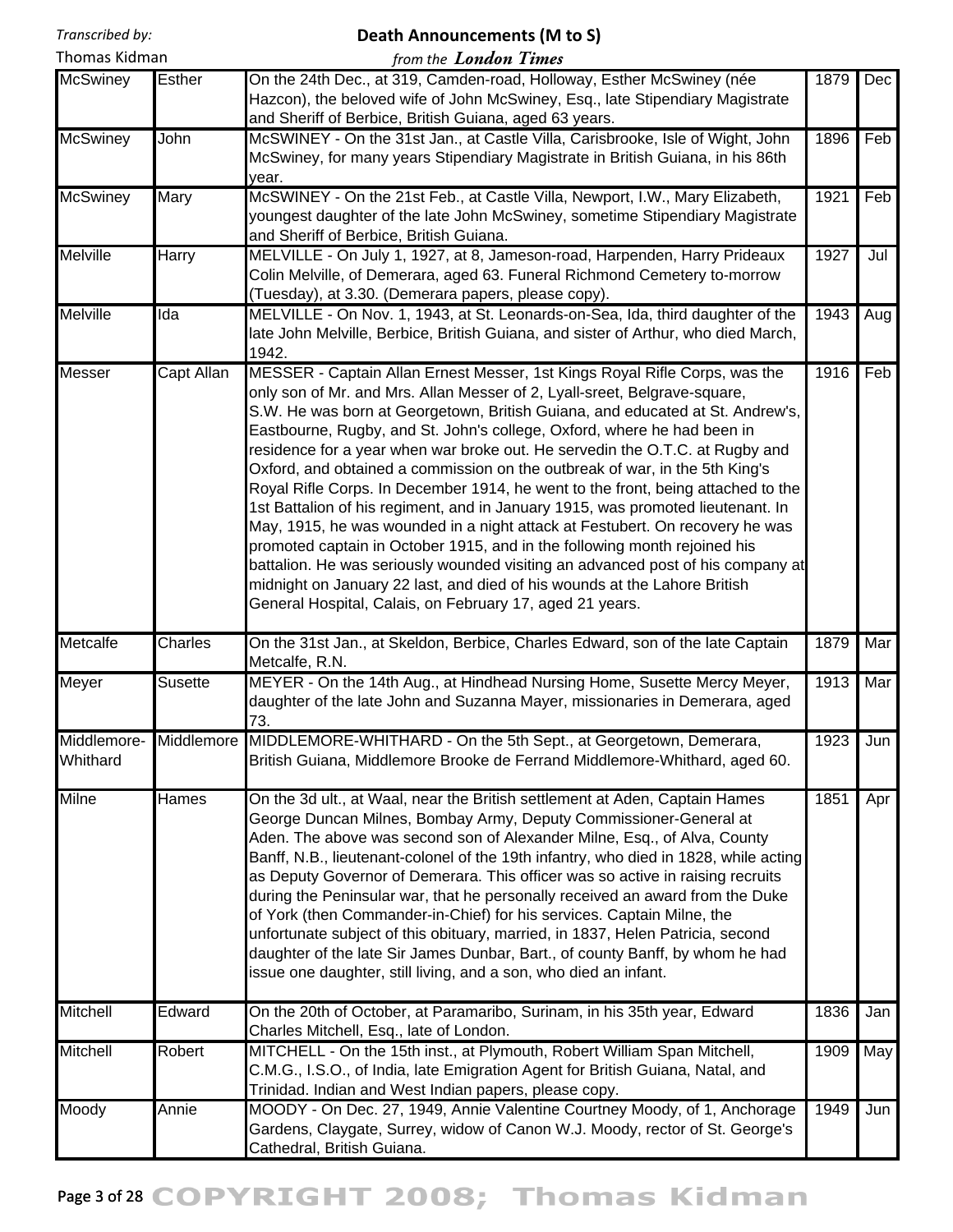# **Death Announcements (M to S)**

| Thomas Kidman |                  | from the <b>London Times</b>                                                                                                                                                                                                                                                                                            |      |     |
|---------------|------------------|-------------------------------------------------------------------------------------------------------------------------------------------------------------------------------------------------------------------------------------------------------------------------------------------------------------------------|------|-----|
| Moody         |                  | Canon Wm. MOODY - On July 21, 1927, at Yelverton, Devon, Canon William James Moody,<br>M.A., late Rector and Sub-Dean of the Cathedral, Georgetown, British Guiana,<br>aged 62. (West Indies papers, please copy.)                                                                                                      | 1927 | Jul |
| Moore         | John             | MOORE - On the 27th Aug., at Clarence Parade, Southsea, John Moore, late of<br>Demerara, and of Knightrider-street, E.C., aged 77.                                                                                                                                                                                      | 1906 | Jun |
| Moore         | William          | On the 30th ult., at No. 4, Burton-street, William Henry Moore, Esq., late of<br>Berbice, aged 36.                                                                                                                                                                                                                      | 1849 | May |
| Morison       | Walter           | On the 19th inst., at Aberdeen, Walter Chalmers Morison, eldest son of the late<br>James Morison, Esq., of Berbice, and grandson of the late Walter Morison,<br>minister of Petty, Invernessshire.                                                                                                                      | 1851 | Jan |
| Morison       | William          | On the 5th inst., at Aberdeen, William Morison, Esq., formerly of Demerara, aged<br>76.                                                                                                                                                                                                                                 | 1859 | Feb |
| Morison       | William          | MORISON - On the 9th Oct., William Morison, J.P., of Newmiln, Perth, and<br>Marionville, British Guiana.                                                                                                                                                                                                                | 1921 | Sep |
| Morrish       | Francis          | MORRISH - On 6th September, 1970, Francis Edward Morrish, of Amatuk,<br>Brimfield, Ludlow, Shropshire, and late of British Guiana, aged 77 years. Funeral<br>service Shrewsbury crematorium Thursday, 10th September, at 2.30<br>p.m. Enquiries please to W.R.E. Pugh and Son Ltd., 133 Lonsden Coleham,<br>Shrewsbury. | 1970 | Jun |
| Morrison      | Frances          | On Thursday, the 10th inst., Frances Anne (Annie) Morrison, née Davson, widow<br>of Alexander Morrison, of Berbice and British Honduras.                                                                                                                                                                                | 1887 | Mar |
| Moulder       | Thomas           | MOULDER - On the 3rd June, at Georgetown, B. Guiana, Thomas Henry Knight<br>Moulder, eldest son of the late Canon Moulder, of B. Guiana.                                                                                                                                                                                | 1920 | Jun |
| Mowat         | David            | MOWAT - On April 28, 1953, at Raigmore Hospital, Inverness, David Finlay<br>Mowat, Eastfield, Tala, Ross-shire, and late of British Guiana, dear husband of<br>Dorothy Edence (Walcott), and father of Eve. Funeral private.                                                                                            | 1953 | Feb |
| Muir          | Romney M.        | MUIR - On June 21st, 1953, at the General Hospital, Saffron Walden, Romney<br>M. Pattison Muir, Priest, aged 78 years, sometimw Archdeacon of Guiana,<br>beloved husband of Grace and father of Margaret. Funeral, St. Mary's Church,<br>Saffron Walden, Tuesday, June 25th, at 2.30 p.m.                               | 1962 | Aug |
| <b>Mushet</b> | George           | On the 24th March, at St. Kitt's, West Indies, George Mushet, Esq., M.D., of<br>Essequibo, British Guiana.                                                                                                                                                                                                              | 1860 | May |
| <b>Myers</b>  | <b>Allan</b>     | MYERS - On the 13th Dec., 1894, at Demerara, British Guiana, by drowning,<br>Allan, third son of the late Myer H. Myers and of Rachel Myers, 72, Petherton-<br>road, N.                                                                                                                                                 | 1895 | Jan |
| <b>Neal</b>   | Marie            | NEAL - On March 31, 1955, very suddenly in British Guiana, Marie (née Dakin),<br>beloved wife of Ernest Jack Neal, and mother of Pamela and Gillian.                                                                                                                                                                    | 1955 | Feb |
| Neame         | Georginia        | On the 1st. Nov., during the late epidemic of yellow fever, in Demerary, British<br>Guiana, Georgina Elizabeth, the beloved wife of Capt. Neame, 16th Regiment,<br>aged 21; on the 23d Oct., her infant daughter, aged 13 days; on the 2d Nov.,<br>Matilda Clarry, of Chatham, her faithful nurse, aged 13 years.       | 1866 | Dec |
| Neville       | George           | NEVILLE - On the 1st March, at Colonial Hospital, Bartica, British Guiana, aged<br>21, George, eldest son of George Neville, of Blackwood, Selby.                                                                                                                                                                       | 1896 | Aug |
| Newsam        | John             | On the 2d inst., at Rose-villa, Farndon, Cheshire, John Edward Newsam, late of<br>Demerara, fourth son of the late Rev. Clement Newsam, formerly vicar of<br>Harbury, Warwickshire, and of Tickenham and Portbury, Somersetshire, aged 56<br>years.                                                                     | 1875 | Jun |
| Nicholson     | Charles          | NICOLSON - On Sept. 17, 1935, at Bournemouth, after a short illness, Charles<br>Howard Nicolson, late of Demerara. No mourning, by request.                                                                                                                                                                             | 1935 | Sep |
| Nicholson     | Colin<br>Isadora | NICHOLSON - On Aug. 10, 1950, at Chingford, Essex, Colin Isadora Nicholson,<br>widow of John Hamson Nicholson, J.P., British Guiana Civil Service, and fourth<br>daughter of the late Esward U'Hara Murray, British Guiana, aged 75. Funeral to-<br>morrow (Wednesday), at Enfield Crematorium, 12 noon.                | 1949 | Dec |
| Nicholson     | George           | On the 11th Nov., at Paris, George Nicholson, Esq., late of White Hayes,<br>Hampshire, and formerly of Nickerie, Surinam, aged 75.                                                                                                                                                                                      | 1871 | Nov |

Page 4 of 28 COPYRIGHT 2008; Thomas Kidman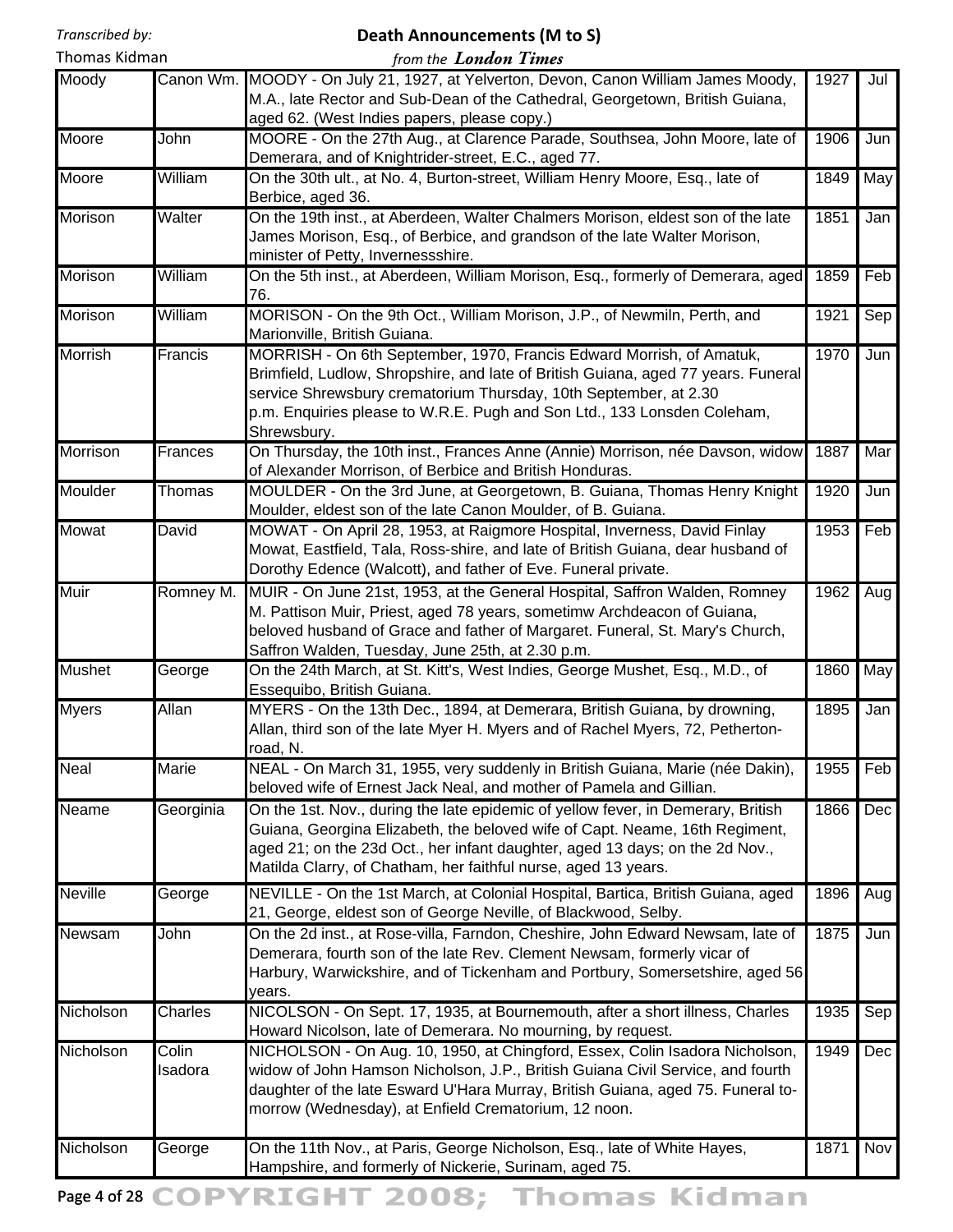## **Death Announcements (M to S)**

| Thomas Kidman    |                | from the <b>London Times</b>                                                                                                                                                                                                                                                                                                                                                                                                                                                                                                                                                                                                                                                                                                                                                                                                                                                                                                                                                                                             |      |     |
|------------------|----------------|--------------------------------------------------------------------------------------------------------------------------------------------------------------------------------------------------------------------------------------------------------------------------------------------------------------------------------------------------------------------------------------------------------------------------------------------------------------------------------------------------------------------------------------------------------------------------------------------------------------------------------------------------------------------------------------------------------------------------------------------------------------------------------------------------------------------------------------------------------------------------------------------------------------------------------------------------------------------------------------------------------------------------|------|-----|
| Nicholson        | Jacob          | NICHOLSON - On November 2, 1959, peacefully, in a nursing home, after a long<br>illness, Jacob Alexander Nicholson, M.B., Ch.B.(Edin.), of 106, East Sheen<br>Avenue, London, S.W.14, late of Georgetown, British Guiana. Funeral service at<br>T.H. Sanders and Sons Ltd., private Chapel of Rest, 28-30, Kew Road,<br>Richmond, Surrey, on Friday, November 6, at 11.30 a.m., followed by interment<br>at East Sheen Cemetery.                                                                                                                                                                                                                                                                                                                                                                                                                                                                                                                                                                                         | 1958 | Oct |
| Nicholson        | John           | NICHOLSON - On the 28th Sept., 1910, at Georgetown, British Guiana, John<br>Hamson, Nicholson, Warden of the Cuyuni District, B. Guiana, aged 48.                                                                                                                                                                                                                                                                                                                                                                                                                                                                                                                                                                                                                                                                                                                                                                                                                                                                        | 1910 | Oct |
| Nicolson         | Margaret       | NICOLSON - On May 25, 1934, at Enmore, Elgin Road, Bournemouth, Margaret,<br>beloved wife of Charles H. Nicolson, late of Demerara.                                                                                                                                                                                                                                                                                                                                                                                                                                                                                                                                                                                                                                                                                                                                                                                                                                                                                      | 1934 | May |
| Nimmo            | Thomas         | On the 17th inst., at Greenark, Thomas Nimmo, Esq., late of Demerara.                                                                                                                                                                                                                                                                                                                                                                                                                                                                                                                                                                                                                                                                                                                                                                                                                                                                                                                                                    | 1857 | Feb |
| Nixon            | Frances        | On the 13th inst., at Eden House, S. Mary's, Jersey, Frances Nevillia Nixon,<br>second and only surviving daughter of the late Lieut.-Colonel John Lyons Nixon,<br>late Governor of the Island of St. Christopher, W.I., and Receiver-General at<br>Berbice, aged 92 and six months. Relatives and friends are asked to accept this,<br>the only intimation.                                                                                                                                                                                                                                                                                                                                                                                                                                                                                                                                                                                                                                                             | 1889 | May |
| Noel-Walker      | Florence       | NOEL-WALKER - On the 19th nov., at 12, Canning-place, W.8, after a long<br>illness most patiently borne, Florence, the widow of sir Edward Noel-Walker,<br>K.C.M.G., and daughter of the late Henry Sarsfield Bascom, of Georgetown,<br>Demerara. Funeral private.                                                                                                                                                                                                                                                                                                                                                                                                                                                                                                                                                                                                                                                                                                                                                       | 1924 | Aug |
| Norton           | William        | On the 29th May, at Winnipeg, Man., William Edward, aged 22, second son of<br>the late Joseph Norton, of Demerara, British Guiana.                                                                                                                                                                                                                                                                                                                                                                                                                                                                                                                                                                                                                                                                                                                                                                                                                                                                                       | 1889 | Jun |
| O'Connor         | Janet          | On the 23d March, suddenly, Mrs. Janet O'Connor, an old inhabitant of Berbice,<br>British Guiana, much respected and loved.                                                                                                                                                                                                                                                                                                                                                                                                                                                                                                                                                                                                                                                                                                                                                                                                                                                                                              | 1872 | Jun |
| O'Donoghue Maria | <b>Frances</b> | O'DONOGHUE - On the 13th inst., at 11, Waverton-street, Mayfair, Maria<br>Frances, widow of the late Honble. William O'Donoghue, of British Guiana. R.I.P.                                                                                                                                                                                                                                                                                                                                                                                                                                                                                                                                                                                                                                                                                                                                                                                                                                                               | 1896 | Feb |
| O'Dowd           | A.C.           | O'DOWD - On Jan. 29, 1945, suddenly, at Port of Spain, Trinidad, A.C. O'Dowd,<br>of Georgetown, British Guiana. Requiem Mass at Church of the Immaculate<br>Conception, Farm Street, W.1. on Wednesday, Feb. 7, at 11 a.m. (Irish papers,<br>please copy.)                                                                                                                                                                                                                                                                                                                                                                                                                                                                                                                                                                                                                                                                                                                                                               | 1945 | Feb |
| O'Dowd           | A.C.           | Sporting circles will learn with regret of the sudden death in Trinidad on January<br>29 of Mr. A.C. O'Dowd, of British Guiana. In 1928, as a member of the M.C.C.,<br>he was instrumental with Sir Harold Austin in forming the West Indies Board of<br>Control to organize cricket in British Guiana and the West Indian Islands, and it<br>was largely due to his efforts that the M.C.C. teams visited these colonies in<br>1929 and 1935. He was also much interested in rowing, golf, and racing, his<br>horses scoring many popular successes on the turf in Georgetown, Trinidad, and<br>Barbados, while his promotion of all good causes, including war charities was<br>widely appreciated. Born in County Mayo in 1882, he joined the West Indies<br>merchant firm of William Fogarty Limited in 1899, becoming managing director<br>within a few years, and filled that position with distinction until his death. Four of<br>his children, three sons and a daughter, are serving with the fighting forces. | 1945 | Feb |
| O'Dowd           | A.C.           | O'DOWD - On Jan. 29, 1945, suddenly, at Port of Spain, Trinidad, A.C. O'Dowd,<br>of Georgetown, British Guiana. Requiem Mass at Church of the Immaculate<br>Conception, Farm Street, W.1. on Wednesday, Feb. 7, at 11 a.m. (Irish papers,<br>please copy.)                                                                                                                                                                                                                                                                                                                                                                                                                                                                                                                                                                                                                                                                                                                                                               | 1945 | Jan |
| Okey             | Adeline        | On the 17th Jan., at Antigua, where she had gone on account of her health,<br>Adeline, the wife of Sir William Snagg, Chief Justice of British Guiana, only<br>daughter of Charles Henry Okey, K.I.H., and niece of the late Colonel Gurwood,<br>C.B.                                                                                                                                                                                                                                                                                                                                                                                                                                                                                                                                                                                                                                                                                                                                                                    | 1870 | Mar |
| Oldfield         | Edmund         | On the 17th Oct., at Lessowes Coronie, Surinam, West Indies, Edmund Oldfield,<br>M.D., of Paris, second son of the late Henry Oldfield, of Ashill, Norfolk, in the 49th<br>year of his age.                                                                                                                                                                                                                                                                                                                                                                                                                                                                                                                                                                                                                                                                                                                                                                                                                              | 1881 | Nov |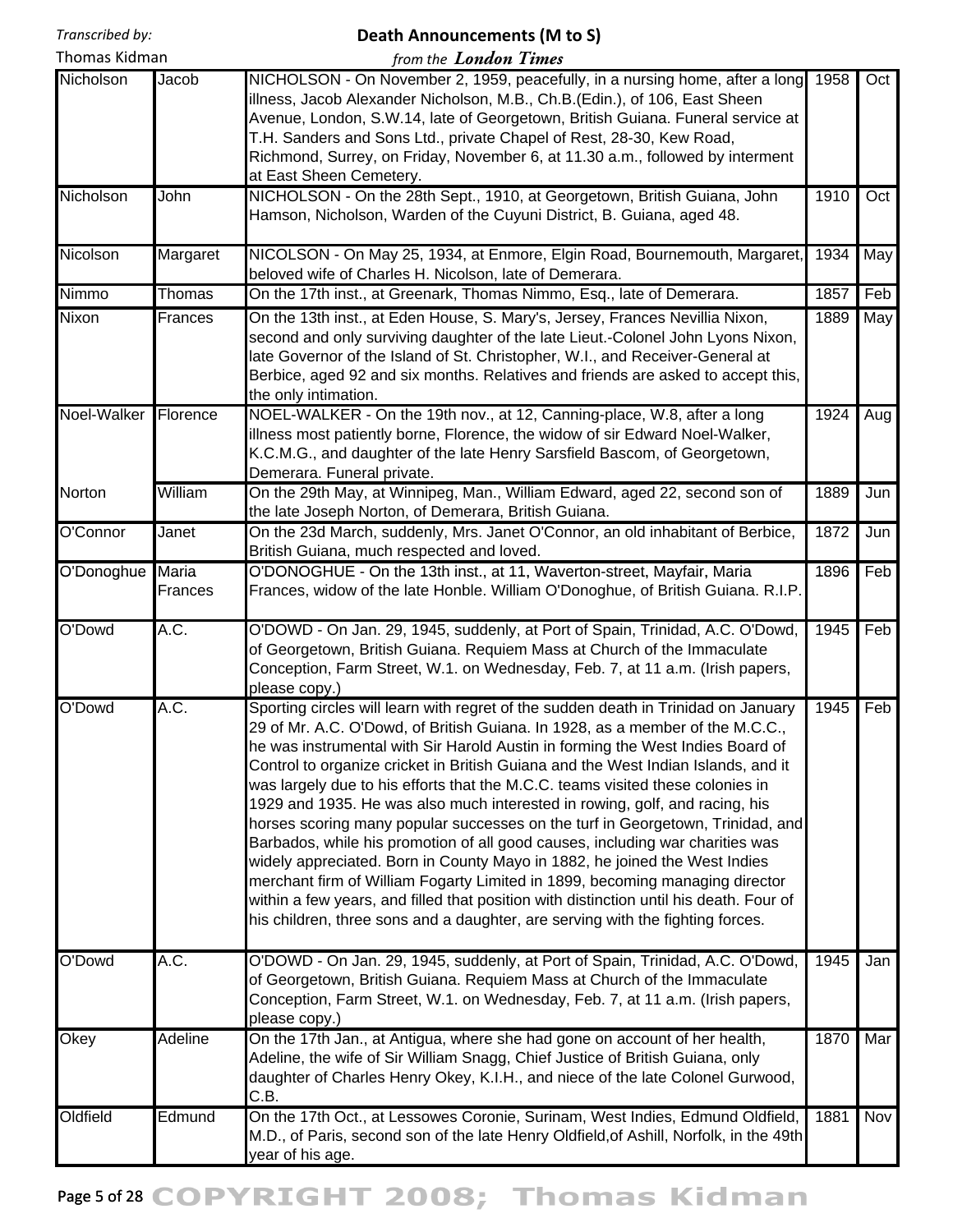# **Death Announcements (M to S)** *from the London Times*

Thomas Kidman

| Oldfield | Maj J.W.     | OLDFIELD - Major J.W. Oldfield, C.M.G., O.B.E., M.C., E.D., for long a<br>prominent figure in the commercial and public life of Ceylon and chairman of the<br>Ceylon Planters' Assocation in 1924-25, died recently in Colombo at the age of<br>69. John William Oldfield was born at Georgetown, British Guiana, on October<br>22, 1998, and was educated at St. anne's School, Redhill. He went to ceylon at<br>the age of 21 and for the next seven years or so worked at tea-planting. He was<br>also at that period an officer in the Ceylon Planter's Rifle Corps. When was<br>broke out in 1914 he was granted a commission in The Comeronians and by<br>1915 had become Brigade Machine Gun officer. From 1917 to 1919 he served<br>on divisional and corps staff as D.A.A.G. His services were mentioned five times<br>in dispatches and he was appointed O.B.E. in 1919. He had been awarded the<br>M.C. in 1916. He was twice married, first in 1910 to Jenny Gillespie, daughter of<br>Mr. F. Vogan Harper. Ther were three daughters and a son of the marriage. Last<br>year he married Mrs. Margaret Ella Dakeyne. | 1955 | Dec |
|----------|--------------|----------------------------------------------------------------------------------------------------------------------------------------------------------------------------------------------------------------------------------------------------------------------------------------------------------------------------------------------------------------------------------------------------------------------------------------------------------------------------------------------------------------------------------------------------------------------------------------------------------------------------------------------------------------------------------------------------------------------------------------------------------------------------------------------------------------------------------------------------------------------------------------------------------------------------------------------------------------------------------------------------------------------------------------------------------------------------------------------------------------------------------|------|-----|
| O'Maley  | Michael      | O'MALEY - On the 24th Feb., at Demerara, in his 62nd year, Michael Rowland<br>O'Maley, in the service of the Colonial Bank for almost 43 years, 32 of which he<br>was Manager of various branches, son of the late Thomas De Burgh O'Maley, of<br>county Galway, Staff Surgeon.                                                                                                                                                                                                                                                                                                                                                                                                                                                                                                                                                                                                                                                                                                                                                                                                                                                  | 1894 | Mar |
| Orrett   | William      | ORRETT - On Aug. 19, 1954, suddenly, at 19, Elvaston Place, S.W.7, William<br>Arthur Orrett, C.B.E., late Commissioner of Police, British Guiana, dearly loved<br>husband of Joan. Funeral at Kensington Cemetery, Gunnersbury, on Monday,<br>Aug.23, at 2.30 p.m. Flowers may be sent to Messrs. J.H. Kenyon, Ltd., 81-83<br>Westbourne Grove, W.2.                                                                                                                                                                                                                                                                                                                                                                                                                                                                                                                                                                                                                                                                                                                                                                             | 1954 | May |
| Osborn   | Thomas       | On the 29th of March, at Demerara, aged 25. Thomas Osborn, Esq., Lieutenant<br>in His Majesty's 25th Regiment of Foot, youngest son of Latham Osborn, Esq.,<br>of Margate.                                                                                                                                                                                                                                                                                                                                                                                                                                                                                                                                                                                                                                                                                                                                                                                                                                                                                                                                                       | 1829 | May |
| Ozzard   | Albert       | OZZARD - On Feb. 1, 1929, after long illness, Albert Tronson Ozzard, late of<br>British Guiana Government Medical Service, aged 67 years.                                                                                                                                                                                                                                                                                                                                                                                                                                                                                                                                                                                                                                                                                                                                                                                                                                                                                                                                                                                        |      | Sep |
| Ozzard   | <b>Alice</b> | OZZARD - On April 19, 1936, at Birmingham, Alice Emily, widow of Dr.<br>A.T.Ozzard, late Government Medical Service, British Guiana. R.I.P.                                                                                                                                                                                                                                                                                                                                                                                                                                                                                                                                                                                                                                                                                                                                                                                                                                                                                                                                                                                      |      | Mar |
| Palmer   | Emma         | On the 23d inst., at Southend, after a long and painful illness, Emma, the<br>beloved wife of Charles Palmer, Esq., formerly of Demerary.                                                                                                                                                                                                                                                                                                                                                                                                                                                                                                                                                                                                                                                                                                                                                                                                                                                                                                                                                                                        | 1862 | Nov |
| Park     | James H.     | PARK - On Oct. 5, 1939, at 18, Tyson road, Firest Hill, James H.W. Park,<br>O.B.E., B.Sc., M.I.C.E., late Colonial engineer, Straits Settlements, in his 73rd<br>year. Funeral, St. augustine's 11.15 to-morrow (Saturday). (Jamaica, Straits,<br>Demerara papers, please copy.)                                                                                                                                                                                                                                                                                                                                                                                                                                                                                                                                                                                                                                                                                                                                                                                                                                                 | 1939 | Sep |
| Parker   | Charles      | PARKER - Mr. Charles Sandbach Parker, of Demerara Buildings, St. Dunstan's-<br>hill, E.C., of Cadogan-place, S.W., and of Fairlie House, Fairlie, Ayrshire, late of<br>Liverpool, merchant of Messrs. Sandback, Tinne, and Co., and Sandbach<br>Parker, of Demerara, on of the founders and chairman of the British Empire<br>Producers' Organization, three times Unionist candidate for the Barnstaple<br>Division of Devonshire, who died on May 9, left unsettled property of the gross<br>value of £80,223, with net personalty £59,945. Probate of his will has been<br>granted to the Right Hon. James Parker Smith, of Drumsheugh-gardens,<br>Edinburgh, his brother, Captain Ernest Edward Parker, R.N., of the Bath Club,<br>and his widow.                                                                                                                                                                                                                                                                                                                                                                            | 1920 | Jul |
| Parker   | Charles      | PARKER - Mr. Charles Sandbach Parker, of Fairlie, Ayrshire, Unionist candidate<br>for the Barnstaple Division of Devon in 1910 and 1911, died on Sunday at his<br>London house, 45, Cadogan-place, in his 56th year. Mr. Parker, who was a<br>partner in the Liverpool and Demerara firms of Sandbach, succeeded his uncle,<br>the late Mr. Charles Stuart Parker, M.P., in the Fairlie estate. By his wife, the<br>younger daughter of Mr. E.G.B. Meade-Waldo, of Stonewall Park, Kent, he had<br>two daughters. The funeral takes place at Fairlie to-morrow, and a memorial<br>service will be held at St. Margaret's, Westminster, on Tuesday, May 18, at 3.45<br>p.m.                                                                                                                                                                                                                                                                                                                                                                                                                                                       | 1920 | May |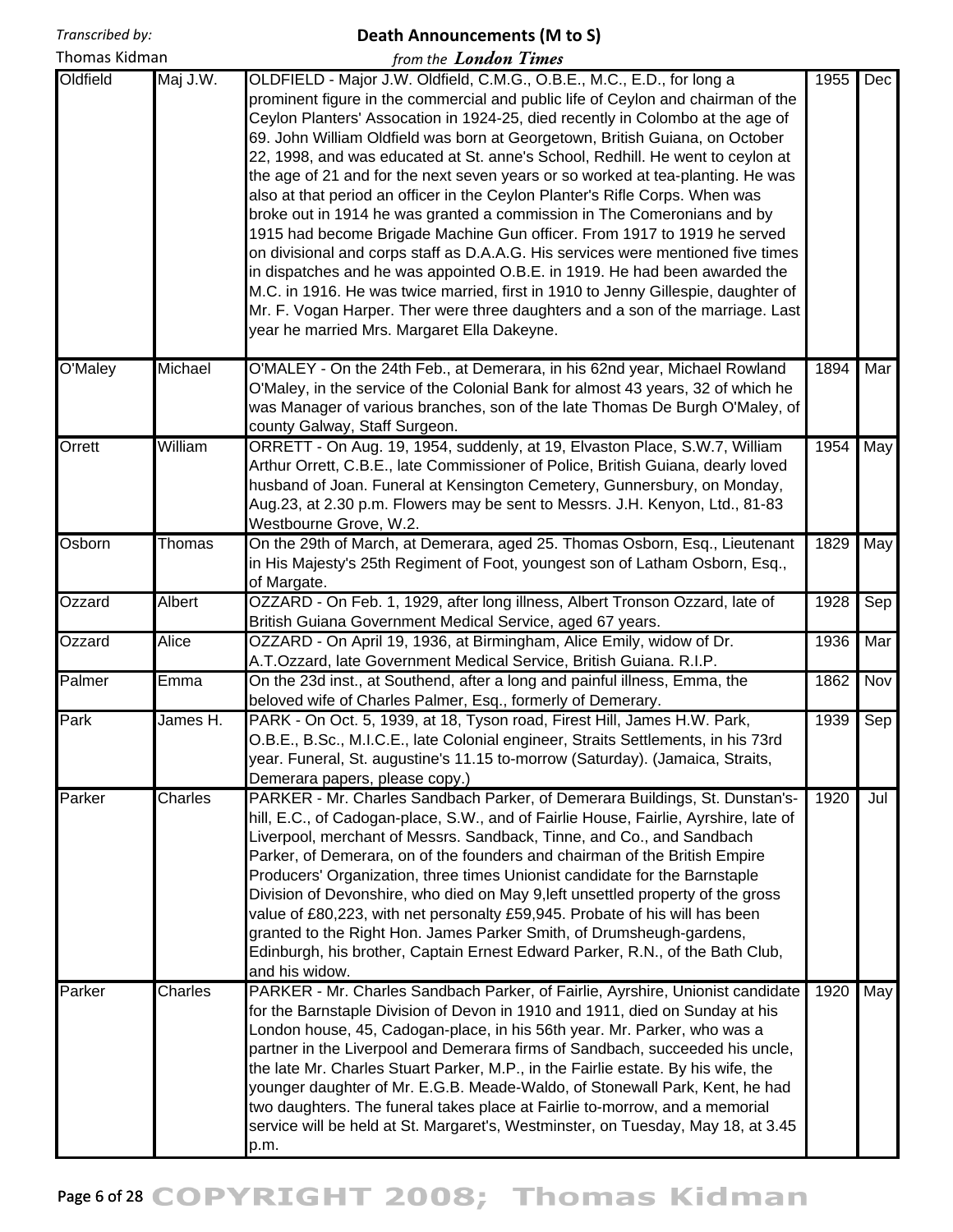# **Death Announcements (M to S)**

| Thomas Kidman   |                 | from the <b>London Times</b>                                                                                                                                                                                                                                                                                                                                                                                                                                                                                                                                                                                                                      |      |     |
|-----------------|-----------------|---------------------------------------------------------------------------------------------------------------------------------------------------------------------------------------------------------------------------------------------------------------------------------------------------------------------------------------------------------------------------------------------------------------------------------------------------------------------------------------------------------------------------------------------------------------------------------------------------------------------------------------------------|------|-----|
| Parratt         | Lilian          | PARRATT - On ever-loving memory of Lilian Parriot, the beloved and deeply<br>regretted wife of Wm. H. Parratt, who passed away at Georgetown, British<br>Guiana, on 9th March, 1924.                                                                                                                                                                                                                                                                                                                                                                                                                                                              | 1926 | Feb |
| Parratt         | Lilian          | PARRATT - In ever-loving memory of Lilian Harriot, the beloved and deeply<br>regretted wife of Wm. H. Parratt, who passed away at Georgetown, British<br>Guiana, on March 9, 1924.                                                                                                                                                                                                                                                                                                                                                                                                                                                                | 1928 | Feb |
| Parry           | Rev.<br>Oswald  | PARRY - On Friday, Aug. 28, 1936, at Georgetown Hospital, Demerara, after a<br>short illness, the Right Rev. Oswald Hutton Parry, Lord Bishop of Guiana, eighth<br>son of the late Rev. Edward St. John Parry, of Stoke House, Stoke Poges, in his<br>68th year. He was buried at the village of Kilty on Aug. 29. R.I.P.                                                                                                                                                                                                                                                                                                                         | 1936 | Aug |
| <b>Pearless</b> | Edward          | At the Colonial Hospital, George Town, Demerara, Edward Montague Pearless,<br>M.R.C.S., youngest son of the late William Pearless of The Hermitage, East<br>Grinstead, aged 25. (By telegram.)                                                                                                                                                                                                                                                                                                                                                                                                                                                    | 1883 | Dec |
| Pearson         | Jane            | PEARSON - On July 26, 1928, at 15, Sydenham-park, London, Jane, widow of<br>the Rev. J.G. Pearson, late Rector of Leguan, B. Guiana. (British Guiana papers,<br>please copy.)                                                                                                                                                                                                                                                                                                                                                                                                                                                                     | 1928 | Jul |
| Pendleton       | John            | On the 17th Feb., at his residence, Guiana Villa, Fellows-road, Eton-park, John<br>Pendleton, late of Belle-vue, Demerara, British Guiana, in his 65th year. Friends<br>will please accept this intimation.                                                                                                                                                                                                                                                                                                                                                                                                                                       | 1871 | Feb |
| Pendleton       | John            | On the 12th inst., at St. Leonard's-on-Sea, of sente consumption, John<br>Pendleton, younger son of the late John Pendleton, of Demerara, and Fellow-<br>road, Haverstock-hill.                                                                                                                                                                                                                                                                                                                                                                                                                                                                   | 1882 | Sep |
| Perot           | James           | On the 2d inst., on the voyage from New York to England, James Elliston Perot,<br>of Parksville, Bermuda, and British Guiana, aged 75 years. West India papers,<br>please copy.                                                                                                                                                                                                                                                                                                                                                                                                                                                                   | 1892 | Jul |
| Petty           |                 | Rev. Ronald PETTY - On January 1st. 1976, in hospital, The Rev Canon, Ronald Petty, L.Th.<br>of Wylands, The Esplanade, Sandgate, Folkestone, aged 67 years, beloved<br>husband of Joyce. Formerly Rector of Ann Regina, British Guiana, vicar of<br>Sellinge, Hollingbourne and Shirley, in the diocese of Canterbury; Rural Dean of<br>North Lympne 1954, and of Sutton 1961, Hon Canon of Canterbury<br>1962. Funeral service (after cremation), at Canterbury Cathedral, on Saturday,<br>January 17, at 12 noon. No flowers, please, but donations to: Canterbury<br>Cathedral appeal fund, 20a Sun Street, Canterbury, will be acknowledged. | 1974 | Jul |
| Pierce          | W.E.            | On the 6th April, at the residence of his son, the Rev. W.E. Peirce, Kingston,<br>Jamaica, W.E. Pierce, Esq., formerly of Demerara, aged 75.                                                                                                                                                                                                                                                                                                                                                                                                                                                                                                      | 1869 | May |
| Pierce          | William         | PIERCE - On the 15th Dec., in Kimberley Hospital, S. Africa, of wounds received<br>a second time at the Front, whilst serving with the C.M.R.'s, William Edward,<br>aged 33, son of the late Rev. W.E. Pierce, Vicar of St Michael and All Angels',<br>Kingston, Jamaica, afterwards of British Guiana. Jamaica and Guiana papers,<br>please copy.                                                                                                                                                                                                                                                                                                | 1900 | Aug |
| Pieritz         | Jane<br>Eleanor | On the 2d Sept., 1873, at the residence of her son-in-law, Hugh Sproston,<br>Junior, George Town, Demerary, Jane Eleanor, relict of the late Rev. J.A. Pieritz,<br>Rector of St. Patrick's, Berbice, British Guiana.                                                                                                                                                                                                                                                                                                                                                                                                                              | 1873 | Oct |
| Pollard         | Dr. John        | On the 23d April, at George Town, Demerara, British Guiana, Dr. John Henry<br>Pollard, in the 51st year of his age.                                                                                                                                                                                                                                                                                                                                                                                                                                                                                                                               | 1871 | May |
| Pollard         | Edward          | POLLARD - On the 4th June, at Bisley, Edward Bickersteth Pollard, late<br>Government Service, British Guiana, aged 67.                                                                                                                                                                                                                                                                                                                                                                                                                                                                                                                            | 1923 | May |
| Pollard         | Frances         | POLLARD - At Georgetown, British Guiana, Frances Pollard, eldest daughter of<br>W.B. Pollard, aged 78 years.                                                                                                                                                                                                                                                                                                                                                                                                                                                                                                                                      | 1922 | Aug |
| Pollard         | Margaret        | POLLARD - On Aug. 29, 1935, Margaret Cornelia, widow of William Branch<br>Pollard, Chief Colonial Civil Engineer of Georgetown, British Guiana, aged 81.                                                                                                                                                                                                                                                                                                                                                                                                                                                                                          | 1935 | Mar |
| Pollard         | William         | POLLARD - On the 5th Feb., at Ramsgate, William Fox Branch Pollard, late<br>British Guiana Medical Service, aged 67.                                                                                                                                                                                                                                                                                                                                                                                                                                                                                                                              | 1900 | Feb |

# Page 7 of 28 COPYRIGHT 2008; Thomas Kidman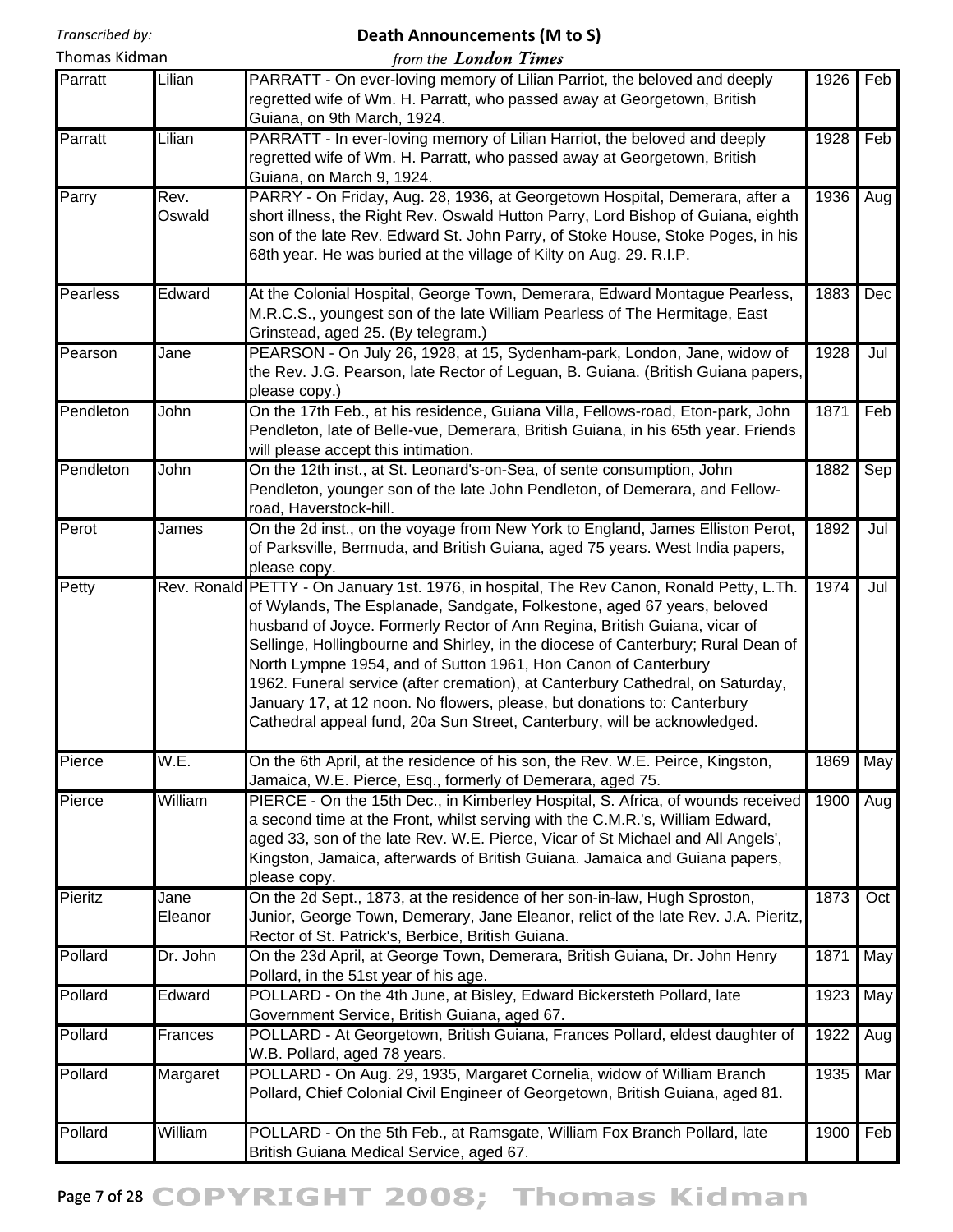# **Death Announcements (M to S)**

| Thomas Kidman            |                   | from the <b>London Times</b>                                                                                                                                                                                                                                                                                                                               |      |     |
|--------------------------|-------------------|------------------------------------------------------------------------------------------------------------------------------------------------------------------------------------------------------------------------------------------------------------------------------------------------------------------------------------------------------------|------|-----|
| Potter                   | Ellen             | On the 3d April, at George Town, British Guiana, Ellen, wife of Capt. Potter, aged<br>29.                                                                                                                                                                                                                                                                  | 1869 | May |
| Potter                   | George            | POTTER - On the 19th inst., at Bournemouth, of phthisis, George Ormsby<br>Potter, Esq., M.Inst.M., Engineers, Looe, Superintendent of Demerara and<br>Berbice Railways, younger son of G.O. Potter, Esq., of Ballinrobe, co. Mayo,<br>Ireland, aged 29 years. Funeral (private) at Bournemouth on 21st inst. Canadian<br>and American papers, please copy. | 1906 | Nov |
| Powell                   | Elizabeth         | POWELL - On Dec. 20, 1944, at Percy House Nursing Home, Durham,<br>Elizabeth, widow of George Frederick Powell, of Demerara, aged 83, mother of<br>Eleanor, Norman, Elsie and Dorothy.                                                                                                                                                                     | 1944 | Nov |
| Powell                   | George            | POWELL - On June 30, 1927, at Sandhurst, Camberley, George Frederick<br>Powell, late of Demerara, aged 69.                                                                                                                                                                                                                                                 | 1927 | Jun |
| Power                    | Sophia            | On the 6th ult., Sophia, eldest daughter of the late David Power, Esq., Protector<br>of Slaves, Berbice.                                                                                                                                                                                                                                                   | 1851 | Feb |
| Power                    | W.                | On the 22d of May, at Berbice, W. Power, Esq., the protector of slaves in that<br>colony, after a short illness, of dyspepsia.                                                                                                                                                                                                                             | 1832 | Jul |
| Powne                    | Martha            | POWNE - On Dec. 2, 1947, at 61, High Street, Chard, Martha Antoinette Powne,<br>wife of the late Dr. B.L. Powne, eldest surviving daughter of the late Judge<br>Beete, of Demerara and Bullen Court, Broadway, Ilminster, in her 94th year.                                                                                                                | 1947 | Apr |
| Pratt                    | Arthur            | PRATT - On the 4th Aug., when eight days out at sea, bound for British Guiana,<br>Arthur William Robert Pratt, aged 32, for ten years in the Civil Service of New<br>South Wales. His bereaved mother begs that Australian papers will kindly copy.                                                                                                        | 1896 | Sep |
| Pratt                    | Arthur            | In most tender, unfading memory of Arthur W.R. Pratt, a man of unswerving<br>integrity, who, after thwelve years in the Civil Service of New South Wales, died<br>on his passage to British Guiana, aboard the R.M.S. "Atrato", August 6th, 1896,<br>in his 32nd year.                                                                                     | 1904 | Sep |
| Pretheroe                | Edward            | PRETHEROE - On August 4, 1962, at University College Hospital, Edward Owen<br>Pretheroe, M.C., Q.C., late Colonial Legal Service, Nigeria, British Guiana and<br>Malaya. funeral private.                                                                                                                                                                  | 1962 | Jun |
| Rannie                   | Rev. John         | RANNIE - On the 19th April, suddenly, at The Lindens, Moreton, Essex, the<br>Rev. John Rannie, formerly Mimister of the Presbyterian Church, Chatham, W.<br>Canada, and of All Saints', New Amsterdam, British Guiana, aged 83. Canadian<br>and British Guiana papers, please copy.                                                                        | 1909 | Feb |
| Raymond<br><b>Barker</b> | Mervyn J.         | RAYMOND-BARKER - On June 8, 1962, at Georgetown, British Guiana, Father<br>Mervyn J. Raymond-Barker, S.J., eldest son of the late Edward and Rose<br>Raymond-Barker, of Bisley, Gloucestershire.                                                                                                                                                           | 1962 | Jan |
| Rayner                   | <b>Sir Thomas</b> | RAYNER - On the 22nd inst., suddenly, at Georgetown, British Guiana, Sir<br>Thomas Crossley Rayner, K.C., aged 54, Chief Justice of British Guiana, and<br>only son of the late DR. Rayner, of Manchester.                                                                                                                                                 | 1914 | May |
| Rea                      | Rev. J.T.R.       | REA - On Nov. 3, 1944, at St. Barnabas, Georgetown, Demerara, British Guiana,<br>the Rev. Canon J.T.R. Rea.                                                                                                                                                                                                                                                | 1944 | Oct |
| Read                     | Horatio           | READ - On the 31st March, in London, Horatio Read, late Stipendiary<br>Magistrate, British Guiana, aged 76.                                                                                                                                                                                                                                                | 1924 | Jan |
| Reed                     | George            | On Sunday, the 13th inst., at New Court, Newent, Gloucestershire, George Reed<br>Esq., of Dochfour, Demerara, formerly of the island of Barbados in his 71st year.                                                                                                                                                                                         | 1831 | Feb |
| <b>Reeves</b>            | Thomas            | REEVES - On the 21st of July on his passage from Demerara to Newfoundland,<br>Mr Thomas Power Reeves, late supercargo of the brig Ceres, Capt. Dear.                                                                                                                                                                                                       | 1819 | Sep |
| Reid                     | George            | REID - On May 18, 1957, George Rodhouse Reid, of 56, Fitzjames Avenue,<br>Croydon, and British Guiana, much-loved husband of Dorothy and father of<br>Janet and Nancy. Funeral private.                                                                                                                                                                    | 1955 | Sep |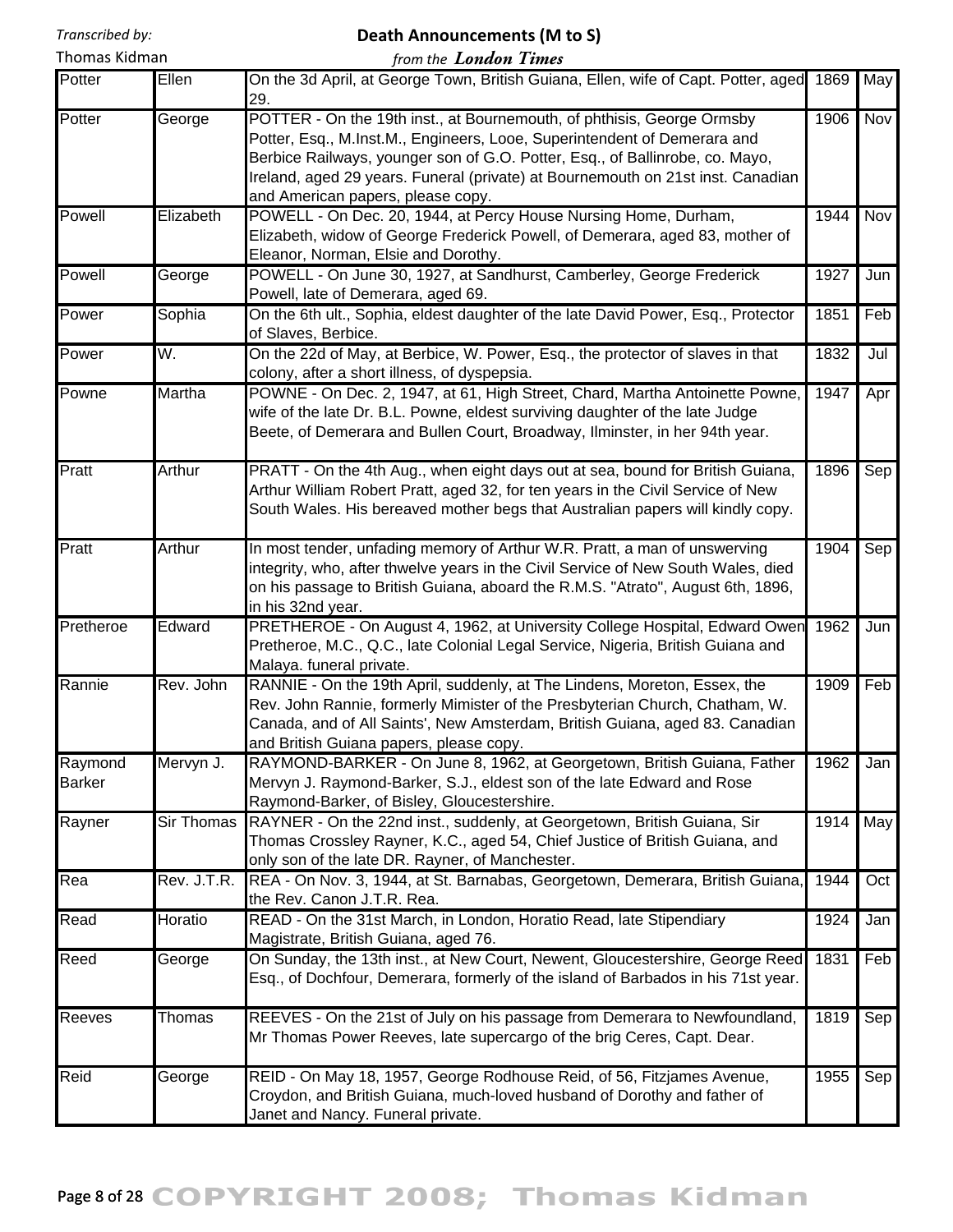#### **Death Announcements (M to S)** *from the London Times*

| Kidman |  |
|--------|--|
|        |  |

| Thomas Kidman   |                   | from the <b>London Times</b>                                                                                                                                                                                                                                                                                                                                                                      |      |     |
|-----------------|-------------------|---------------------------------------------------------------------------------------------------------------------------------------------------------------------------------------------------------------------------------------------------------------------------------------------------------------------------------------------------------------------------------------------------|------|-----|
| Reid            | Peter             | REID - On Aug.16, 1939, killed accidentally whilst climbing, Peter, son of George<br>and Dorothy Reid, of British Guiana, and Westcott, Surrey, aged 28. Funeral,<br>Skye to-day (Saturday).                                                                                                                                                                                                      | 1939 | Mar |
| <b>Richards</b> | Henry             | On the 14th ult., at George Town, Demerara, of dysentery, Henry Ebenezer<br>Richards, M.D., M.R.C.S., of H.M. Penal Settlement, Demerara, third surviving<br>son of the late Rev. William Richards, M.A., Vicar of Dawley Magna, Salop.                                                                                                                                                           | 1877 | Mar |
| Richardson      | Joseph            | On the 3d inst., at Boulogne-sur Mer, Joseph Richardson, Esq., formerly of<br>Demerara, aged 53.                                                                                                                                                                                                                                                                                                  | 1860 | Aug |
| Richter         | Gustav            | RICHTER - On the 26th Sept., at Demerara, British Guiana, suddenly, Gustav<br>Henry Richter, aged 68 years, of the firm of Wieting and Richter. (By cable.)                                                                                                                                                                                                                                       | 1909 | Sep |
| Rickford        | Ellen Sarah       | RICKFORD - On Jan. 8, 1935, at Stinchcombe Vicarage, Glos, Ellen Sarah<br>Rickford, widow of Howell Rickford, of British Guiana, aged 68.                                                                                                                                                                                                                                                         | 1934 | Dec |
| <b>Rieck</b>    | M.N.              | On the 27th July, at Bonchurch, Isle of Wight, M.N. Rieck, of Demerara, aged<br>40.                                                                                                                                                                                                                                                                                                               | 1885 | Aug |
| Ritchie         | <b>Dugald</b>     | RITCHIE - On the 4th July, at a nursing home in London, Dugald MacDonald<br>Ritchie, of Restholme, Liss, Hampshire, late of Gedong, Perak, F.M.S., age<br>68. Funeral at Millard Church, near Liphook, on the 8th July, at 12<br>noon. (Demerara and Malay papers please copy.)                                                                                                                   | 1925 | Feb |
| <b>Roberts</b>  | Robert            | At the island of Demerara, on the 28th of March last, in the 27th year of his age,<br>Robert Roberts, attorney-at-law, eldest son of E. Roberts, North Brixton, Surrey.                                                                                                                                                                                                                           | 1824 | Jun |
| Robertson       | Agnes             | ROBERTSON - On the 24th inst., at Villa Cyprien, Biarritz, France, Agnes,<br>second daughter of the late George Robertson, of Greenock, N.B., and<br>granddaughter of the late Colin Douglas, of Belmont, Demerara.                                                                                                                                                                               | 1914 | May |
| Robertson       | George            | ROBErTSON - The 24th of March, at Woodlands, in Demerary, George<br>Robertson, Esq., a Gentleman universally respected and esteemed by all who<br>knew him.                                                                                                                                                                                                                                       | 1799 | Jun |
| Robertson       | John Brent        | At Demerara, British Guiana, on the 16th March 1841, aged 26, John Brent<br>Robertson, Esq., deeply lamented.                                                                                                                                                                                                                                                                                     | 1841 | May |
| Rogers          | Rev.<br>Frederick | ROGERS - On Nov. 11, 1935, the Rev. Frederick Charles William Rogers, L.Th.,<br>Durham, Rector of Holy Trinity, Anna Regina, Essequibo, British Guiana,<br>formerly priest in charge Pomeroon with Moruca, Curate St. Stephen's, Grimsby,<br>1917-1921, aged 52. R.I.P. Faithful unto death.                                                                                                      | 1935 | Nov |
| Rogers          | Rev.<br>Frederick | ROGERS - On Nov. 11, 1935, the Rev. Frederick Charles William Rogers, L.Th.,<br>Durham, Rector of Holy Trinity, Anna Regina, Essequibo, British Guiana,<br>formerly priest in charge Pomeroon with Moruca, Curate St. Stephen's, Grimsby,<br>1917-1921, aged 52. R.I.P. Faithful unto death.                                                                                                      | 1935 | Oct |
| Roney           | James             | On the 22d Feb., at Georgetown, Demerara, aged 51, James Edward Roney,<br>Esq., barrister-at-law, second son of the late Cusack Roney, Esq., of Dublin.                                                                                                                                                                                                                                           | 1862 | Mar |
| Rose            | Caroline          | On the 11th inst., in Bath, Caroline, widow of the late George Rose, Esq.,<br>Stipendiary Magistrate of British Guiana.                                                                                                                                                                                                                                                                           | 1862 | Sep |
| Rose            | Clara             | On Tuesday, the 18th inst., at Peckham, Mrs. Clara Rose, late of Demerara,<br>aged 49.                                                                                                                                                                                                                                                                                                            | 1861 | Jun |
| Ross            | John              | ROSS - On the 1st Oct., at 12, Montague-street, Russell-square, John Ross,<br>eldest and only surviving son of the late John Ross, of Berbice.                                                                                                                                                                                                                                                    | 1898 | Oct |
| Rothney         | John T.           | On the 27th of December last, at Demerara, greatly esteemed and regretted,<br>John T Rothney, Esq., of the Civil Service of that colony, aged 26, sixth son of<br>Mr. Alexander Rothney, of the East India Company's home establishment.                                                                                                                                                          | 1845 | Feb |
| Russell         | William           | RUSSELL - On the 10th inst., somewhat suddenly, at his club in London, William<br>Russell, K.C., of Bulawayo, South Africa, member of the South African Bar,<br>second surviving son of the late William Russell, of Demerara, British<br>Guiana. Interment at Highgate Cemetery 12 o'clock on Tuesday 14th, cortége<br>leaving 82, Baker-street at 11.15 a.m. South African papers, please copy. | 1915 | Oct |

# Page 9 of 28 COPYRIGHT 2008; Thomas Kidman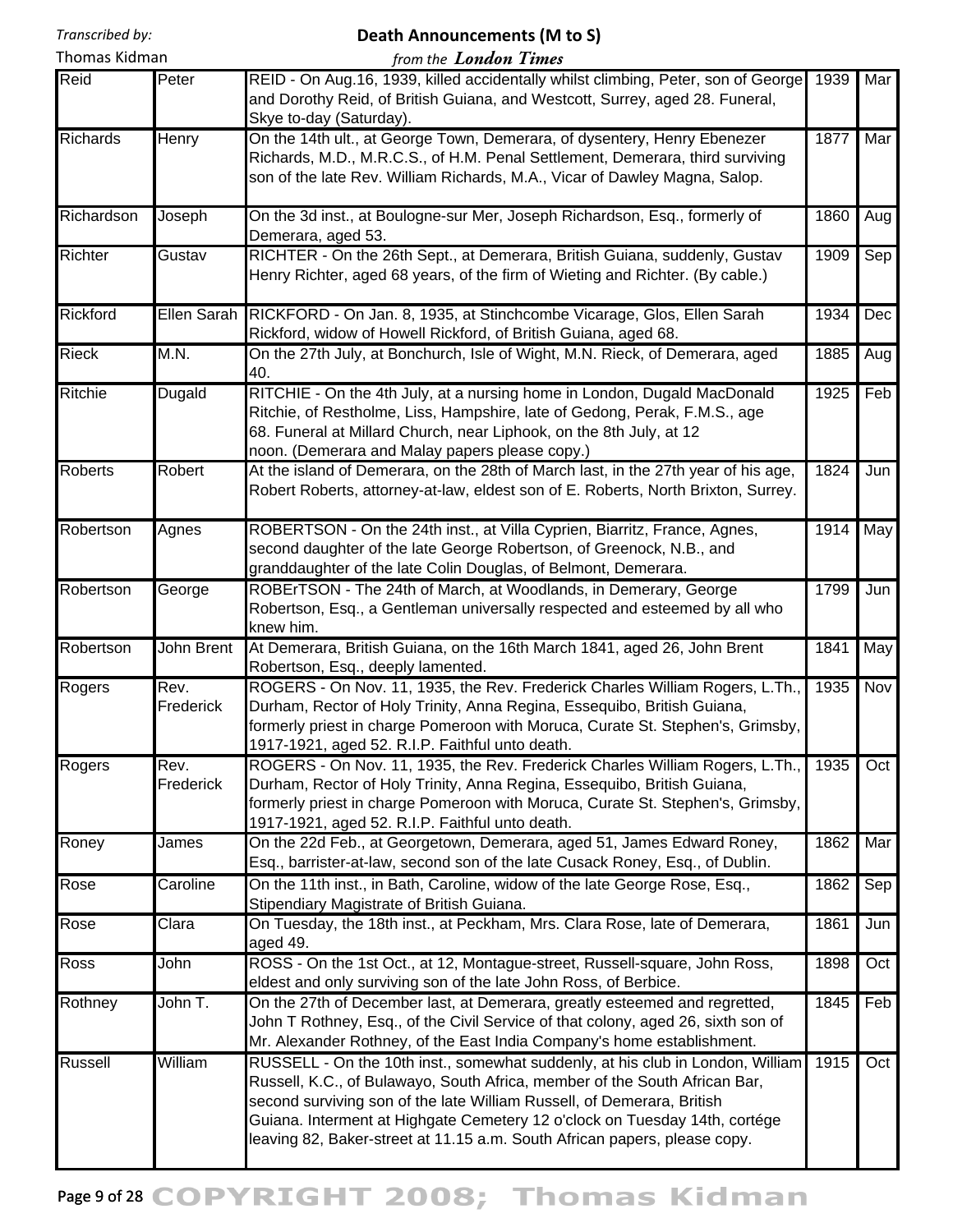## **Death Announcements (M to S)**

*from the London Times*

| Sala       | George A. | SALA - We regret to announce that Mr. George Augustus Sala, the well-known<br>writer, died yesterday at Brighton. His health, mentally and physically, had given<br>way. Difficulties, brought about in good measure by the failure of recent literary<br>enterprises, had shaken an iron constitution and affected his mind, so that his<br>friends scarcely recognised in the prostrate invalid the brilliant writer and ready<br>ever fluent talker. His mother was the daughter of a Demerara planter and a<br>Brazilian lady, and he hints at having some "Red Indian" blood in her veins. In<br>her day she had some reputation as a public singer and teacher of music. Mr.<br>Sala wrote, in two volumes, his Autobigraphy. In a sense he never wrote<br>anything else. Every page of his voluminous writings is autobiographical, and he<br>has told at great length the whole story of his life more than once. He was born<br>on April 24, 1828, in New-street, Manchester-square. His father was the son of<br>an Italian, who came to England about 1776, and who was concerned in the<br>management of the King's Theatre, Haymarket. Mr. Sala gives vague<br>information as to his Italian ancestry. "Anciently, I apprehend, our people were<br>persons connected with some aula, or Court, but whether as courtiers, clerks, | 1895 | Dec |
|------------|-----------|-----------------------------------------------------------------------------------------------------------------------------------------------------------------------------------------------------------------------------------------------------------------------------------------------------------------------------------------------------------------------------------------------------------------------------------------------------------------------------------------------------------------------------------------------------------------------------------------------------------------------------------------------------------------------------------------------------------------------------------------------------------------------------------------------------------------------------------------------------------------------------------------------------------------------------------------------------------------------------------------------------------------------------------------------------------------------------------------------------------------------------------------------------------------------------------------------------------------------------------------------------------------------------------------------------------------------------------------------|------|-----|
| Sandbach   | Hester    | On 15th Oct., at Georgetown, Demerara, Hester Katharine, younger daughter of<br>Gilbert Robertson Sandbach, Esq., aged 41-2 months.                                                                                                                                                                                                                                                                                                                                                                                                                                                                                                                                                                                                                                                                                                                                                                                                                                                                                                                                                                                                                                                                                                                                                                                                           | 1879 | Nov |
| Sandland   | Robert    | On the 15th Sept., at Georgetown, Demerara, British Guiana, Robert Sandland,<br>eldest son of John Sandland, of Wribbenhall, Bewdley, Worcestershire, aged 51.                                                                                                                                                                                                                                                                                                                                                                                                                                                                                                                                                                                                                                                                                                                                                                                                                                                                                                                                                                                                                                                                                                                                                                                | 1879 | Oct |
| Sangster   | Thomas    | SANGSTER - At Berbice, on the 8th of December, on the 58th year of his age,<br>deeply lamented by all his friends, Thomas Sangster, Esq., Captain of the 37th<br>foot, Assistant Barrack Master, and Assistant Quarter-Master General in the<br>Forces in the West Indies, and eldest son of Alexander Sangster, Esq., of<br>Kennington, Surry.                                                                                                                                                                                                                                                                                                                                                                                                                                                                                                                                                                                                                                                                                                                                                                                                                                                                                                                                                                                               | 1809 | Mar |
| Schroeder  | Archibald | On the 15th inst., in London, aged 62, Archibald Schroeder, Esq., late of<br>Demerara, British Guiana.                                                                                                                                                                                                                                                                                                                                                                                                                                                                                                                                                                                                                                                                                                                                                                                                                                                                                                                                                                                                                                                                                                                                                                                                                                        | 1860 | Jun |
| Schurer    | George    | On the 29th ult., at sea, on board the barque Frances, from Demerara, George<br>Henry Kennedy Schurer, of British Honduras, deeply regretted by his friends and<br>by his sorrowing widow and children, who are left to deplore his loss.                                                                                                                                                                                                                                                                                                                                                                                                                                                                                                                                                                                                                                                                                                                                                                                                                                                                                                                                                                                                                                                                                                     | 1887 | Oct |
| Sconce     | Herbert   | SCONCE - On July 26, 1936, suddenly, at Corisands, Deepdene, Dorking,<br>Herbert William Sconce (late Commissioner of Education, British Guiana), dearly<br>loved husband of Beatrice Sconce, and second son of the late Captain Herbert<br>Sconce, Indian Army, aged 71. Funeral at Dorking Parish Church, at 2.30<br>Thursday.                                                                                                                                                                                                                                                                                                                                                                                                                                                                                                                                                                                                                                                                                                                                                                                                                                                                                                                                                                                                              | 1936 | Jun |
| Scott      | Amelia    | SCOTT -- Amelia Emma Catherine, Lady Scott, died at the close of last week in<br>her residence in Kensington-park-gardens. Her ladyship was the youngest<br>daughter of the late Mr. William Cook, formerly of Clay-hill, Enfield, Middlesex,<br>and married, in 1850, Sir John Scott, K.C.M.G., formerly Governor of British<br>Guiana.                                                                                                                                                                                                                                                                                                                                                                                                                                                                                                                                                                                                                                                                                                                                                                                                                                                                                                                                                                                                      | 1882 | Oct |
| Scott      | Emily     | On the 19th Nov., near Georgetown, Demerara, of gastric fever, Emily Margaret,<br>the beloved wife of W.D. Scott, Esq., and youngest daughter of the late Charles<br>Evans, Esq., of Ivy Lodge, Worcester.                                                                                                                                                                                                                                                                                                                                                                                                                                                                                                                                                                                                                                                                                                                                                                                                                                                                                                                                                                                                                                                                                                                                    | 1873 | Dec |
| Scott      | Sir John  | SCOTT - On the 29th ult., at his residence, Eouthhome, Chislehurst, Kent, Sir<br>John Scott, K.C.M.G., formerly Governor of Labuan, Natal, and British Guiana, in<br>his 94th year. No flowers, by request.                                                                                                                                                                                                                                                                                                                                                                                                                                                                                                                                                                                                                                                                                                                                                                                                                                                                                                                                                                                                                                                                                                                                   | 1898 | Jul |
| Sealy      | Mary      | On the 31st March, at Cheltenham, Mary Hamilton Sealy, widow of the Rev.<br>W.D. Sealy, B.A., late Rector of All Saints and Rural Dean of Berbice, British<br>Guiana.                                                                                                                                                                                                                                                                                                                                                                                                                                                                                                                                                                                                                                                                                                                                                                                                                                                                                                                                                                                                                                                                                                                                                                         | 1881 | Apr |
| Sells      | Henry     | SELLS - On the 20th Aug., at Villa Eveline, San Remo, Italy, Henry Martin Sells,<br>for over 30 years Secretary and Director of the Demerara Railway Co., 110,<br>Cannon-street, E.C., and late of Canford Cliffs, Bournemouth, aged 63. (West<br>Indian papers, please copy.)                                                                                                                                                                                                                                                                                                                                                                                                                                                                                                                                                                                                                                                                                                                                                                                                                                                                                                                                                                                                                                                                | 1924 | Apr |
| Shackleton | Samuel S. | On the 7th inst., at Brompton-square, London, Samuel S Shackleton, late of<br>Demerara, merchant.                                                                                                                                                                                                                                                                                                                                                                                                                                                                                                                                                                                                                                                                                                                                                                                                                                                                                                                                                                                                                                                                                                                                                                                                                                             | 1852 | Sep |

Page 10 of 28 COPYRIGHT 2008; Thomas Kidman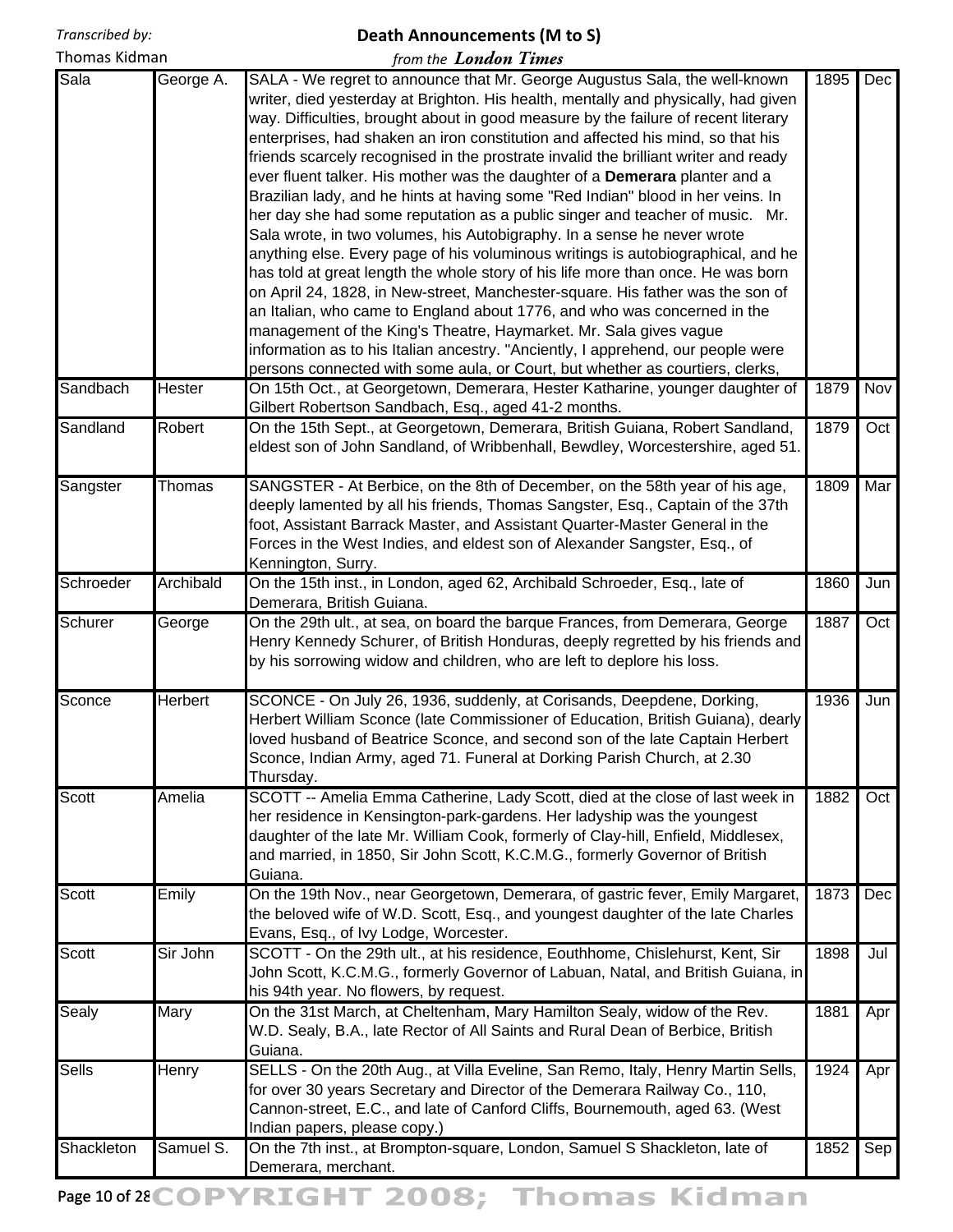#### **Death Announcements (M to S)**

| Thomas Kidman   |            | from the London Times                                                                                                                                                                                                                                                                                                                                                                                                                                                                                                                                                                                                                                                                                                                                                                                                                                                                                                                                                                                                                                                                                                                                                                                                                                                                                    |      |     |
|-----------------|------------|----------------------------------------------------------------------------------------------------------------------------------------------------------------------------------------------------------------------------------------------------------------------------------------------------------------------------------------------------------------------------------------------------------------------------------------------------------------------------------------------------------------------------------------------------------------------------------------------------------------------------------------------------------------------------------------------------------------------------------------------------------------------------------------------------------------------------------------------------------------------------------------------------------------------------------------------------------------------------------------------------------------------------------------------------------------------------------------------------------------------------------------------------------------------------------------------------------------------------------------------------------------------------------------------------------|------|-----|
| Shaw            | Edward     | SHAW - On the 30th Dec., 1894, near George Town, British Guiana, of fever,<br>Edward Wingfield Shaw, third son of the late Major-Gen. George Shaw, C.B.                                                                                                                                                                                                                                                                                                                                                                                                                                                                                                                                                                                                                                                                                                                                                                                                                                                                                                                                                                                                                                                                                                                                                  | 1895 | Feb |
| Shepherd        | Ella       | On the 4th Sept., at 43, Minford-gardens, W., Ella Gertrude Shepherd, younger<br>daughter of the late W.N. Lynch, Barrister-at-law, of Georgetown, Demerara,<br>aged 13. West Indian papers, please copy.                                                                                                                                                                                                                                                                                                                                                                                                                                                                                                                                                                                                                                                                                                                                                                                                                                                                                                                                                                                                                                                                                                | 1885 | Sep |
| <b>Sheriff</b>  | William    | The death of the HONOURABLE WILLIAM ANTHONY MUSGRAVE SHERIFF,<br>for many years a Judge of the Supreme Court at Demerara, occurred on<br>Saturday at 12, Beaumont-street, Portland-place. He was aged 54 years. Mr.<br>Sheriff arrived in England about a fortnight since to undergo an operation<br>rendered necessary owing to the trying climate in which his life had been<br>spent. He died after the operation. He was born in Antigua, of which colony his<br>father was Attorney-General, was educated in France and at Balliol College,<br>Oxford, and was called to the Bar at the Middle Temple. He was appointed<br>Attorney-General of Grenada, West Indies, in 1872, and was subsequently<br>Attorney-General at the Bahamas, Chief Justice of British Honduras, and<br>Commissioner for that colony at the New Orleans Exhibition, as also at the<br>Colonial Exhibition at South Kensington. Mr. Sheriff subsequently went to the<br>Straits Settlements, and afterwards to Demerara, being appointed Puisne Judge<br>in 1890. He married, in 1867, the eldest daughter of Mr. Henry Maddocks Daniel,<br>Judge of the Court of Request, India.                                                                                                                                           | 1898 | Jun |
| Sherlock        | Amy        | SHERLOCK - On the 26th May, at Clareville, Caterham Valley, Amy Sherlock,<br>widow of W.H. Sherlock, of British Guiana, aged 79. Funeral at Caterham 2.15<br>p.m. to-morrow (Tuesday).                                                                                                                                                                                                                                                                                                                                                                                                                                                                                                                                                                                                                                                                                                                                                                                                                                                                                                                                                                                                                                                                                                                   | 1923 | Jan |
| <b>Sherlock</b> | Sir Alfred | Sir Alfred Sherlock, a member of the Executive Council of British Guiana from<br>1914 to 1926, died at Kalacoon, Caterham, on February 24. He did much to<br>foster trade within the Empire. Alfred Barker Sherlock, born in Demerara on<br>September 25, 1876, son of the late W.H. Sherlock, was educated at<br>Rossall. After some practical and educational training in commerce he joined<br>Curtis, Campbell and Co., Demerara, in 1900, and shortly afterwards was<br>appointed one of the company's attorneys. Six years later he transferred to<br>Sprostons, Limited, Demerara, as assistant manager and secretary. In 1909 he<br>went to Booker Brothers, McConnell and Co., Limited, as an attorney, being<br>appointed local director in 1910, general managing director of the company and<br>lits branches in 1921, and chairman in 1927. Sherlock served as chairman of the<br>British West Indies delegation to the Canada-West Indies Conference in Ottawa<br>in 1925, and as deputy chairman of the conference. He was a strong<br>Freemason, and held the office of District Grand Master of British Guiana, 1926-<br>38. For 15 years up to 1945 he was chairman of the West India Club. Other<br>offices he held included those of a vice-president of the West India Committee, a | 1946 | Feb |
| <b>Sherlock</b> | William    | SHERLOCK - On the 7th inst., suddenly at West View, Caterham Valley, Surrey,<br>William Henry Sherlock, late member of the Executive Council of British Guiana,<br>aged 74. Funeral to-morrow (Friday), 2.15, at St. John's Church, Caterham<br>Valley.                                                                                                                                                                                                                                                                                                                                                                                                                                                                                                                                                                                                                                                                                                                                                                                                                                                                                                                                                                                                                                                  | 1915 | Dec |
| <b>Shields</b>  | Margaret   | SHIELDS - On Nov. 9, 1943, Margaret, wife of the late Wm. M.B. Shields, British<br>Guiana.                                                                                                                                                                                                                                                                                                                                                                                                                                                                                                                                                                                                                                                                                                                                                                                                                                                                                                                                                                                                                                                                                                                                                                                                               | 1943 | Nov |
| Shields         | William    | SHIELDS - On Oct. 21, 1935, at Moffat, Dumfriesshire, William Martin Bryce<br>Shields, late of British Guiana, aged 66 years.                                                                                                                                                                                                                                                                                                                                                                                                                                                                                                                                                                                                                                                                                                                                                                                                                                                                                                                                                                                                                                                                                                                                                                            | 1935 | Aug |
| Shier           | Elizabeth  | SHIER - On the 5th inst., at 57, Comiston Drive, Edinburgh, Elizabeth Shier,<br>eldest daughter of the late Revd. James Maclagan, D.D., and of Mrs. Maclagan<br>Wedderburn, of Pearsie, and widow of David Shier, M.D., Inspector of Hospitals,<br>Demerara, in her 79th year.                                                                                                                                                                                                                                                                                                                                                                                                                                                                                                                                                                                                                                                                                                                                                                                                                                                                                                                                                                                                                           | 1913 | Dec |
| Siddons         | Elizabeth  | SIDDONS - On the 30th Nov., at 2, Lancaster-road, Westbourne-park, Elizabeth<br>Siddons, widow of Major G.R. Siddons, Indian Army, and of Kent Marriott, Esq.,<br>late Stipendiary Magistrate British Guiana.                                                                                                                                                                                                                                                                                                                                                                                                                                                                                                                                                                                                                                                                                                                                                                                                                                                                                                                                                                                                                                                                                            | 1907 | Nov |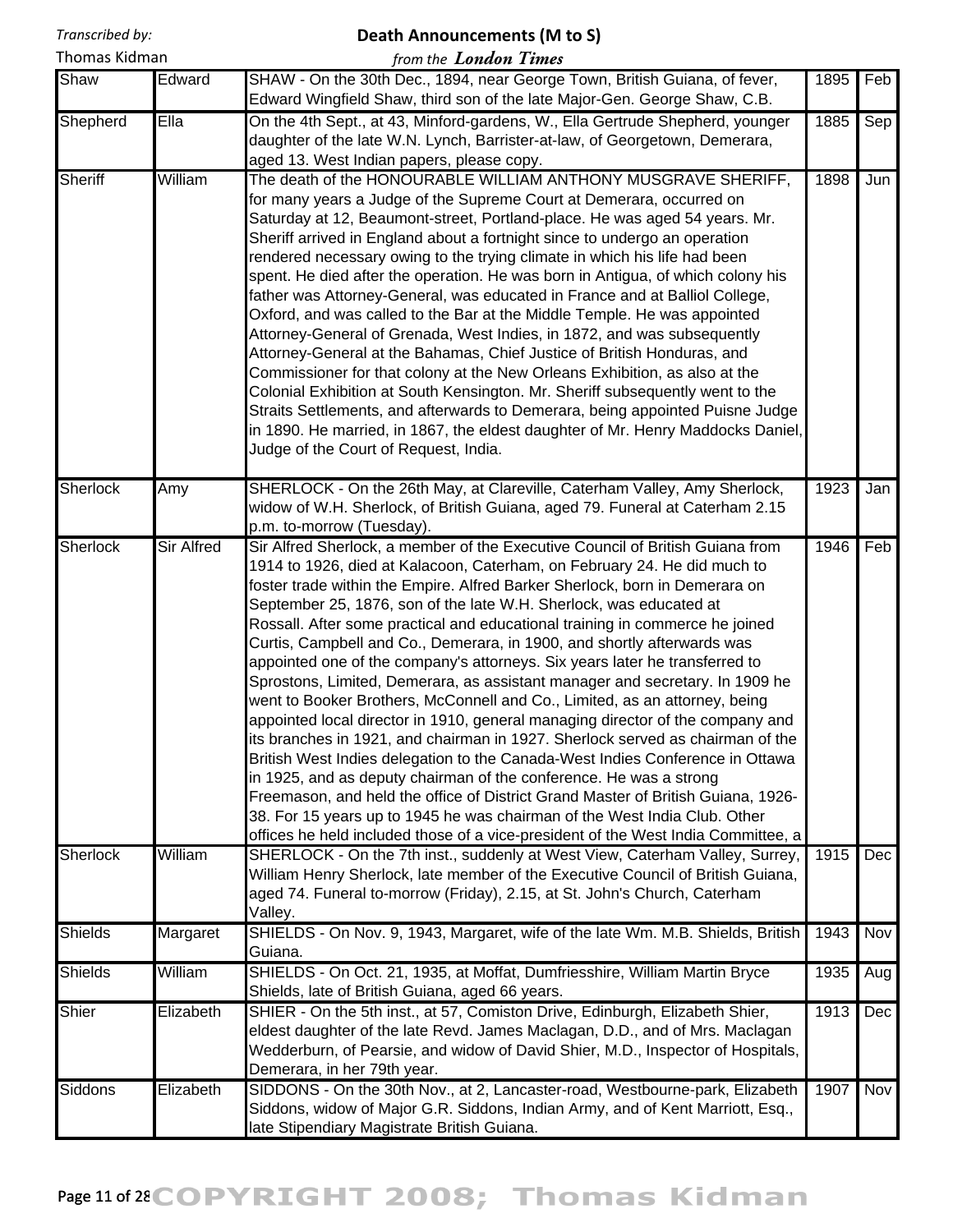#### **Death Announcements (M to S)**

| Thomas Kidman |                    | from the <b>London Times</b>                                                                                                                                                                                                                                                                                                                                                                                                                                                                                                                                                                                                                                                                                                                                            |      |            |
|---------------|--------------------|-------------------------------------------------------------------------------------------------------------------------------------------------------------------------------------------------------------------------------------------------------------------------------------------------------------------------------------------------------------------------------------------------------------------------------------------------------------------------------------------------------------------------------------------------------------------------------------------------------------------------------------------------------------------------------------------------------------------------------------------------------------------------|------|------------|
| Sidebotham    | <b>Herbert</b>     | SIDEBOTHAM - On the 13th Dec., suddenly, at Kingston House, Demerara,<br>Herbert Moffatt, son of the late Fred. J.S. Sidebotham, of Aymentrey,<br>Herefordshire, aged 33.                                                                                                                                                                                                                                                                                                                                                                                                                                                                                                                                                                                               | 1907 | <b>Dec</b> |
| Simpson       | Capt John          | On the 11th ult., at Georgetown, Demerara, Captain John Simpson, of the<br>barque Majorian.                                                                                                                                                                                                                                                                                                                                                                                                                                                                                                                                                                                                                                                                             | 1881 | Jan        |
| Simpson       | Emmie              | SIMPSON - On the 17th Aug., at Georgetown, Demerara, Emmie, wife of Ernest<br>L. Simpson.                                                                                                                                                                                                                                                                                                                                                                                                                                                                                                                                                                                                                                                                               | 1896 | Sep        |
| Sinclair      | John               | SINCLAIR - At Banff, on the 15th current, John Sinclair, Esq., of Berbice.                                                                                                                                                                                                                                                                                                                                                                                                                                                                                                                                                                                                                                                                                              | 1805 | Jul        |
| Sloman        | Edith              | SLOMAN - on July 18, 1930, at 39, West-street, Farnham, Surrey, Edith, widow<br>of Dean Sloman, of British Guiana. Funeral at 3.30 p.m. on July 21.                                                                                                                                                                                                                                                                                                                                                                                                                                                                                                                                                                                                                     | 1930 | Jun        |
| Sloman        | Katharine          | SLOMAN - On Aug. 9, 1937, at Glyn House, Farnham, Katharine, daughter of<br>the late Dr. S.G. Sloman, Snr. Funeral Farnham Parish Church Thursday, Aug.<br>12, 2.30 p.m. (Australian and British Guiana papers, please copy.)                                                                                                                                                                                                                                                                                                                                                                                                                                                                                                                                           | 1937 | Jul        |
| Smellie       | John<br>Omond      | SMELLIE - On the 8th Aug., at Sir John Ellerman's Hospital, Regent's Park, from<br>wounds received on the 1st Oct., 1916, Lieut. John Omond Smellie, The King's<br>Own, attached Machine Gun Corps, younger son of Mr. and Mrs. W.G. Smellie,<br>of British Guiana, aged 21.                                                                                                                                                                                                                                                                                                                                                                                                                                                                                            | 1917 | Aug        |
| Smellie       | Thomas             | SMELLIE - On May 2, 1942, at Georgetown, British Guiana, Thomas Traill<br>Smellie, O.B.E., husband of Edith Smellie.                                                                                                                                                                                                                                                                                                                                                                                                                                                                                                                                                                                                                                                    | 1942 | Feb        |
| <b>Smith</b>  | Eliza              | On the 15th inst., at her residence, Waverley, Reigate, Eliza, widow of the late<br>Euan McLaurin Smith, Esq., M.D., of Georgetown, Demerara, and second<br>daughter of the late Charles Bean, Esq., of Richmond, Surrey, tenderly loved<br>and deeply mourned by her sorrowing children and friends.                                                                                                                                                                                                                                                                                                                                                                                                                                                                   | 1878 | Apr        |
| <b>Smith</b>  | Ellen              | On Thursday, the 22d inst., at Hinton-house, Hants, Ellen Eliza, aged 16, second<br>daughter of the late John Lucie Smith, Esq., LL.D., of Blackheath and British<br>Guiana.                                                                                                                                                                                                                                                                                                                                                                                                                                                                                                                                                                                            | 1849 | Mar        |
| <b>Smith</b>  | Isabella           | On the 8th inst., at Pelham House, 20, Highbury New Park, Isabella, relict of<br>John Barber Smith, late of Demerara, in her 79th year.                                                                                                                                                                                                                                                                                                                                                                                                                                                                                                                                                                                                                                 | 1890 | Mar        |
| <b>Smith</b>  | Martha<br>Jean     | On the 4th inst., suddenly at Kempsey, near Worcester, Martha Jean, youngest<br>daughter of the late Evan McLaurin Smith, M.D., of Georgetown, Demerara, and<br>granddaughter of the late Charles Bean, Esq., of Richmond, Surrey, aged 21.                                                                                                                                                                                                                                                                                                                                                                                                                                                                                                                             | 1860 | Aug        |
| Smith         | Rev. David         | SMITH - On the 30th June, at Georgetown, Demerara, in his 68th year, the<br>Revd. David Smith, M.A. (Cantab), Rector for upwards of 40 years of St.<br>Matthew's, Georgetown, Canon of St. George's Cathedral, and formerly Rural<br>Dean of Demerara.                                                                                                                                                                                                                                                                                                                                                                                                                                                                                                                  | 1895 | Jul        |
| Smith         | <b>Sir William</b> | Sir William Frederick Haynes Smith, who had been Governor successively of<br>several colonies, died yesterday at the age of 89 at Turleigh Mill, Bradford-on-<br>Avon, Wiltshire. The fourth son of John Lucie Smith, LL.D., of Georgetown,<br>Demerara, he was called to the Bar by the Middle Temple in 1863, and went out<br>almost immediately to British Guiana as Solicitor-General. In 1874 he was<br>appointed Attorney-General, and 10 years later he was acting Governor for a few<br>months and again in 1887. In November, 1888, he was appointed Governor of<br>the Leeward Islands, was transferred to the Bahamas in 1893, and was High<br>Commissioner of Cyprus from 1898 to 1904. He was created C.M.G. in 1887,<br>and promoted to K.C.M.G. in 1890. | 1928 | Dec        |
| Smyth         | Harriet            | On the 23d Sept., at 12, Sussex-place, Regent's-park, Harriet, widow of the late<br>M.-General Sir James Carmichael Smyth, Esq., Bart., C.B., K.C.B., K.M.T.,<br>K.S.W., who commanded the Royal Engineers at Waterloo, and died Governor<br>of British Guiana in 1838.                                                                                                                                                                                                                                                                                                                                                                                                                                                                                                 | 1870 | Sep        |
| Snagg         | Richard            | On the 12th Sept., 1880, after a lingering illness, Richard Snagg, Medical Officer,<br>Georgetown, St. Vincent, W.I., eldest son of the late James Snagg, Esq.,<br>Canonan, Sr. Vincent, and nephew of the late Hon. Sir. W. Snagg, Chief Justice<br>of British Guiana.                                                                                                                                                                                                                                                                                                                                                                                                                                                                                                 | 1880 | Oct        |
| Snagg         | Sir William        | On the 17th I, at Clevelands, Demerara, the Hon. Sir William Snagg, Chief<br>Justice of British Guiana, aged 71.                                                                                                                                                                                                                                                                                                                                                                                                                                                                                                                                                                                                                                                        | 1878 | May        |

Page 12 of 28 COPYRIGHT 2008; Thomas Kidman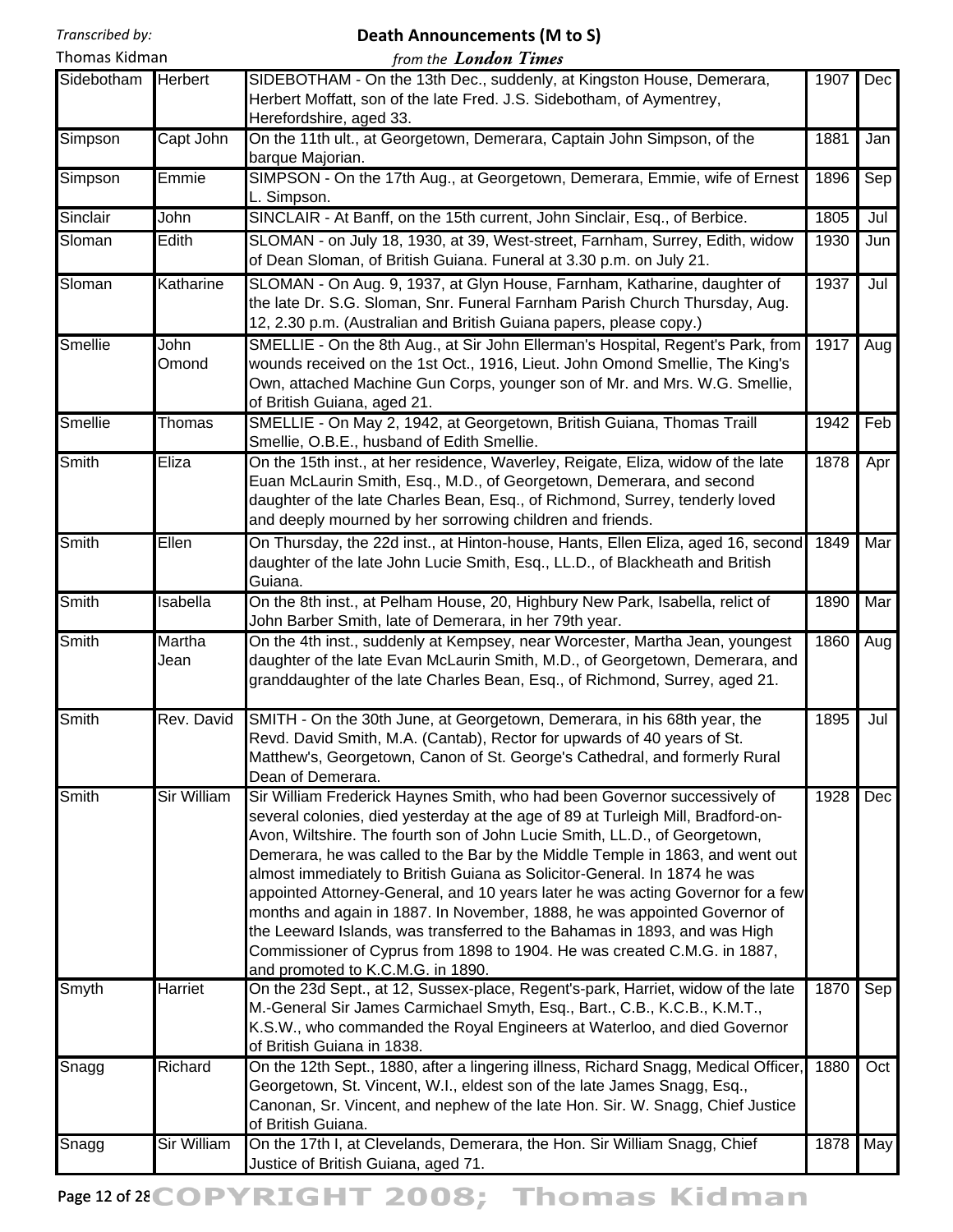#### **Death Announcements (M to S)**

| Thomas Kidman   |                 | from the London Times                                                                                                                                                                                                                                                                                                                                                                                                                                                                                                                                                                                                                                                                                                                                             |      |     |
|-----------------|-----------------|-------------------------------------------------------------------------------------------------------------------------------------------------------------------------------------------------------------------------------------------------------------------------------------------------------------------------------------------------------------------------------------------------------------------------------------------------------------------------------------------------------------------------------------------------------------------------------------------------------------------------------------------------------------------------------------------------------------------------------------------------------------------|------|-----|
| Snagge          | Constance       | SNAGGE - Om the 20th inst., very suddenly, at 6, Chandos-place, Broadstairs,<br>Constance Marion, widow of Sir William Snagge, K.C.M.G., formerly Chief<br>Justice of British Guiana, and daughter of the late Major George Larkins, Bengal<br>Artillery, aged 73.                                                                                                                                                                                                                                                                                                                                                                                                                                                                                                | 1916 | Feb |
| Snell           | Louisa          | SNELL - On April 16, 1944, at a nursing home, peacefully, Louisa Augusta,<br>widow of George Snell, M.D., aged 76. Cremation at Golders Green, to-morrow<br>(Wednesday), at 12.30. No flowers, please. (British Guiana papers, please<br>copy.)                                                                                                                                                                                                                                                                                                                                                                                                                                                                                                                   | 1944 | Mar |
| Somersall       | Eliza           | SOMERSALL - On the 29th June, at Southsea, Eliza Albouy Somersall,<br>youngest daughter of Richard and Emma Bailey Somersall, of Demerara, aged<br>88. Demerara and Bermuda papers, please copy.                                                                                                                                                                                                                                                                                                                                                                                                                                                                                                                                                                  | 1918 | May |
| Southey         | Ada             | On the 14th inst., at Bayswater, Ada, the fifth daughter of the late Herbert Castle<br>Southey, Esq, formerly of Demerara, B. Guiana, and granddaughter of the late<br>Capt. Thos. Southey, R.N.                                                                                                                                                                                                                                                                                                                                                                                                                                                                                                                                                                  | 1872 | Apr |
| Southey         | Ellen           | On the morning of the 26th inst., at The Bungalow, Eastbourne, Ellen Southey,<br>widow of the late Herbert Castle Southey, Esq., formerly of Demerara, B.<br>Guiana, son of the late Capt. Thomas Southey, R.N., aged 70 years, deeply<br>mourned. Colonial papers, please copy.                                                                                                                                                                                                                                                                                                                                                                                                                                                                                  | 1887 | Nov |
| Spencer         | Charlotte       | SPENCER - On the 2nd May, 1912, at Woodside House, Whetstone, Charlotte<br>Amy Spencer, daughter of the late Cresswell Mackay Spencer, Attorney of<br>Estates, Demerara (formerly of Cropthorne, Herefordshire), and Mary Oriana<br>Spencer, aged 92. Funeral at St. Pancras Cemetery, Finchley, at 12 o'clock, on<br>Monday, 6th May.                                                                                                                                                                                                                                                                                                                                                                                                                            | 1912 | Feb |
| Sproston        | Hugh, Jr.       | SPROSTON - On the 23rd May, Hugh Sproston, Junior, of Georgetown, British<br>Guiana. (By cablegram.)                                                                                                                                                                                                                                                                                                                                                                                                                                                                                                                                                                                                                                                              | 1896 | May |
| <b>Steele</b>   | Henrietta       | On the 22d Dec., 1884, at Essequibo, British Guiana, while on a visit, Mrs.<br>Henrietta Steele, late of The Precincts, Canterbury, formerly of Worcester.                                                                                                                                                                                                                                                                                                                                                                                                                                                                                                                                                                                                        | 1885 | Jan |
| <b>Stephens</b> | <b>Bruce</b>    | STEPHENS - On the 26th Dec., suddenly, at Port of Spain, Trinidad, Bruce<br>Harvey Stephens, formerly of Glasgow and British Guiana.                                                                                                                                                                                                                                                                                                                                                                                                                                                                                                                                                                                                                              | 1912 | Aug |
| Stevenson       | w/o Philip      | The death occurred at Bognor Regis on Tiesday of Mrs. Stevenson, widow of<br>Canon Philip Arthur Stevenson, of Demerara. She was the eldest daughter of the<br>late Ven. Francis J. Wyatt, B.D., Archdeacon of Demerara, was married to<br>Canon Stevenson in 1881, and was with him in Demerara for the greater part of<br>his long ministry there. Later Canon Stevenson did dity in various English<br>parishes, including Redbourn, Stoke Poges, and Sidcup. Mrs. Stevenson, like<br>her husband, lived a life of true unselfishness and was beloved by all who knew<br>her. Her eldest son, Mr. F.P. Stevenson, is a housemaster at Redley college,<br>while her eldest daughter ("Lassie") is married to Commander Norman C.<br>Moore, D.S.O., M.V.O., R.N. | 1932 | Apr |
| Steward         | Mary            | STEWARD - On Aug. 19, 1944, after a short illness, Mary Isaline (Molly), widow<br>of Philip F. Steward, acting Judge British Guiana, stepdaughter of Sir Percy<br>Ezechiel. Requiem 10 a.m. Convent of the Assumption, Kensington<br>Square. Funeral Kensal Green Catholic Cemetery, 12 noon, Aug. 25. R.I.P.                                                                                                                                                                                                                                                                                                                                                                                                                                                     | 1944 | May |
| Steward         | Philip          | STEWARD - On April 27, 1936, at Georgetown, Philip Francis Steward,<br>B.A.Cantab. (Tiny), Senior Magistrate and Acting Judge, British Guiana, dearly-<br>beloved husband of Molly (née Macmillan) and elder son of Francis J. Steward,<br>Consulting Surgeon, Guy's Hospital, and Edith M.Steward, of Ruardean, Fitzroy<br>Road, Fleet, Hants, aged 32.                                                                                                                                                                                                                                                                                                                                                                                                          | 1936 | Apr |
| Stilwell        | Dorothy         | STILWELL - On Oct. 29, 1934, at nursing home, Folkestone, Dorothy Mary<br>Stilwell, wife of Reginald Stilwell, Piplajool Tea Estate, daughter of the late<br>Frederick Long, British Guiana, and of Mrs. F. Long, 40, Park Drive, London,<br>W.3.                                                                                                                                                                                                                                                                                                                                                                                                                                                                                                                 | 1934 | Oct |
| Straghan        | Rev.<br>William | On the 20th., at Paris, the Rev. William Gibbs Straghan, formerly of the colony of<br>Demerara, and late of Stanwick, Northamptonshire.                                                                                                                                                                                                                                                                                                                                                                                                                                                                                                                                                                                                                           | 1836 | Sep |
| <b>Stuart</b>   | Charles         | STUART - On the 25th Feb., at 42, Beehive-lane, Ilford, Charles Holm Stuart,<br>late of Demerara and Croyden Lodge, Lowestoft. Funeral private.                                                                                                                                                                                                                                                                                                                                                                                                                                                                                                                                                                                                                   | 1921 | Feb |

# Page 13 of 28 COPYRIGHT 2008; Thomas Kidman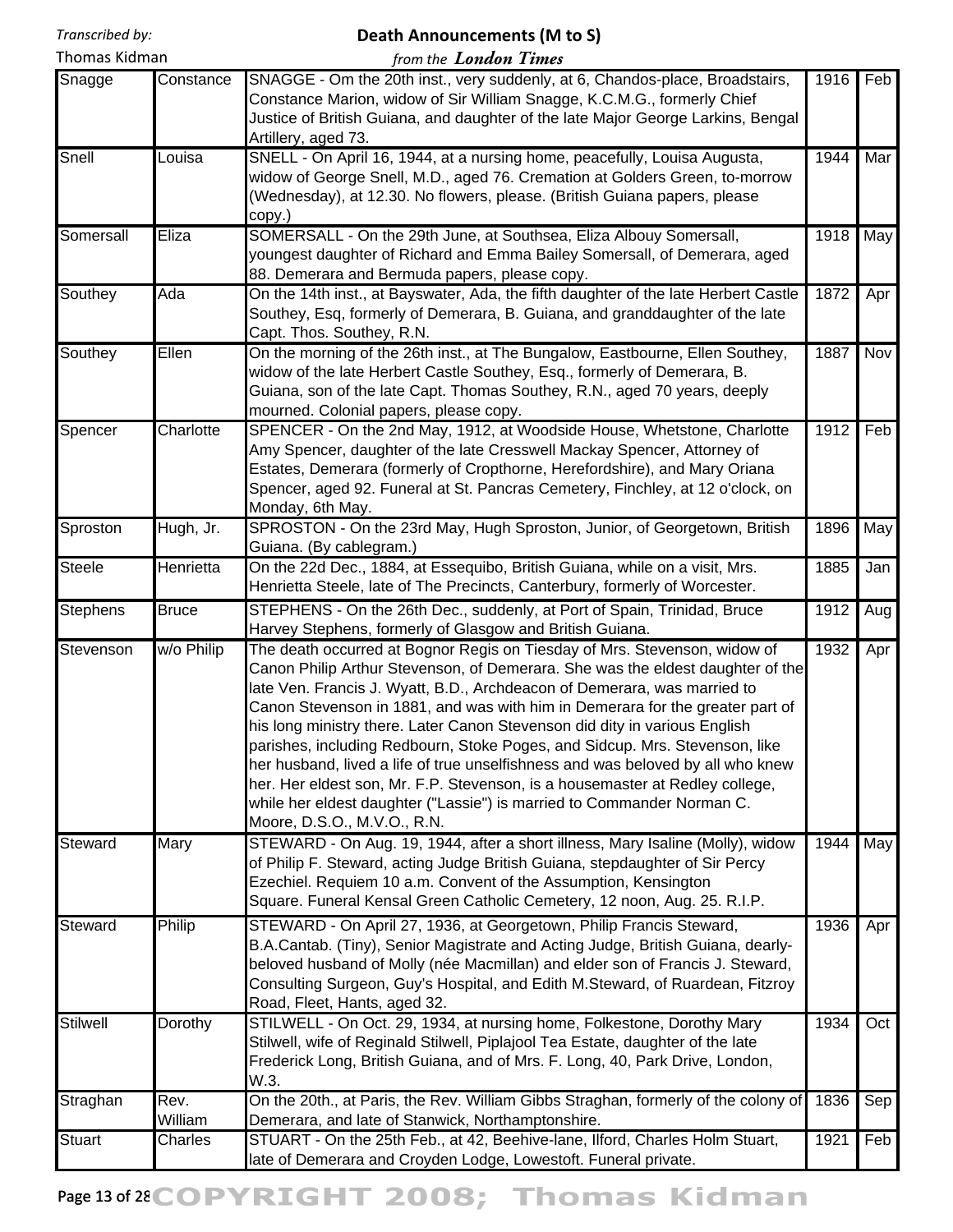# **Death Announcements (M to S)**

| Thomas Kidman |        | from the <b>London Times</b>                                                                 |          |  |
|---------------|--------|----------------------------------------------------------------------------------------------|----------|--|
| <b>Stubbs</b> | Edward | On the 30th July, at Longfield, Dover, Edward Stubbs, late of Demerara. In his<br>59th year. | 1892 Aug |  |

|               |            | 59th year.                                                                                                                                                                                                                                                                                                                                                                                                                                                                                                                                                                                                                                                                                                                                                                                                                                                  |      |     |
|---------------|------------|-------------------------------------------------------------------------------------------------------------------------------------------------------------------------------------------------------------------------------------------------------------------------------------------------------------------------------------------------------------------------------------------------------------------------------------------------------------------------------------------------------------------------------------------------------------------------------------------------------------------------------------------------------------------------------------------------------------------------------------------------------------------------------------------------------------------------------------------------------------|------|-----|
| <b>Stubbs</b> | Frank      | On the 19th Sept., Frank Henry Stubbs, M.A., aged 29 years, Second Master at<br>Queen's College, Georgetown, Demerara, of yellow fever, only son of the Rev.<br>H.C. Stubbs, Principal of the Training College, Warrington.                                                                                                                                                                                                                                                                                                                                                                                                                                                                                                                                                                                                                                 | 1881 | Oct |
| <b>Stubbs</b> | Frank      | Second Lieutenant Frank Percival Stubbs, Sherwood Foresters, only son of the<br>late F.H. Stubbs and of Mrs. Wieting, of Georgetown, Demerara, died on April 25<br>of wounds received on the 24th while in temporary command of a trench mortar<br>battery, aged 36. He was educated at Christ's Hospital. He served for a time in<br>the Garrison Artillery in Georgetown, British Guiana, and on the outbreak of war<br>came home from Canada and obtained a commission in the Sherwood<br>Foresters.                                                                                                                                                                                                                                                                                                                                                     | 1916 | Dec |
| Stutchbury    | Sarah      | On the 22d ult., at her residence, The Villa, Beach, Gloucestershire, Sarah,<br>widow of the late J.S. Stutchbury, of Demerara.                                                                                                                                                                                                                                                                                                                                                                                                                                                                                                                                                                                                                                                                                                                             | 1877 | Jan |
| Sutherland    | John       | On the 19th Aug., at 4, Priestfield-road, Edinburgh, of inflammation of the lungs,<br>after a short illness, John Sutherland Gordon, of Plantation Greenfield,<br>Demerara, deeply regretted by a large circle of friends.                                                                                                                                                                                                                                                                                                                                                                                                                                                                                                                                                                                                                                  | 1880 | Aug |
| Swain         | Oswald     | Wing Commander Oswald Bertie Swain, killed on active service, was born in<br>Demerara, British Guiana, 41 years ago, and educated at Horsham Grammar<br>School and at Allan Glen's, Glasgow. He served in the Army throughout the War<br>of 1914-18 in The Scottish Rifles, T.F., and the Machine Gun Corps. In 1922 he<br>joined the R.A.F. with a short-service commission for which a permanent<br>copmmission was substituted in 1926. He was promoted to flying officer in 1924,<br>flight lieutenant in 1929, and squadron leader in 1936. In addition to being an<br>armament specialist, he had qualified at the R.A.F. Staff College and as a flying<br>instructor, and had served on armament, staff, and flying duties at various home<br>stations and in India. In 1937 he was appointed to the Directorate of Training at<br>the Air Ministry. | 1940 | Oct |
| Swan          | Evan Frank | SWAN - On May 19, 1934, at Monte Carlo, Evan Frank Oswald Swan, Barrister-<br>at-Law, dearly loved husband of Agnes and eldest son of R.A. Swan, late Puisne<br>Judge of Trinidad, aged 62. R.I.P. (Barbados and British Guiana papers, please<br>copy.)                                                                                                                                                                                                                                                                                                                                                                                                                                                                                                                                                                                                    | 1934 | Mar |
| Swan          | Wilfred    | SWAN - On the 1st Nov., at Jamaica, from yellow fever, Wilfred Thurstan, of<br>Colonial Bank, third son of R.A. Swan, Barrister-at-law, Stipendiary Magistrate,<br>British Guiana, aged 20 years.                                                                                                                                                                                                                                                                                                                                                                                                                                                                                                                                                                                                                                                           | 1897 | Dec |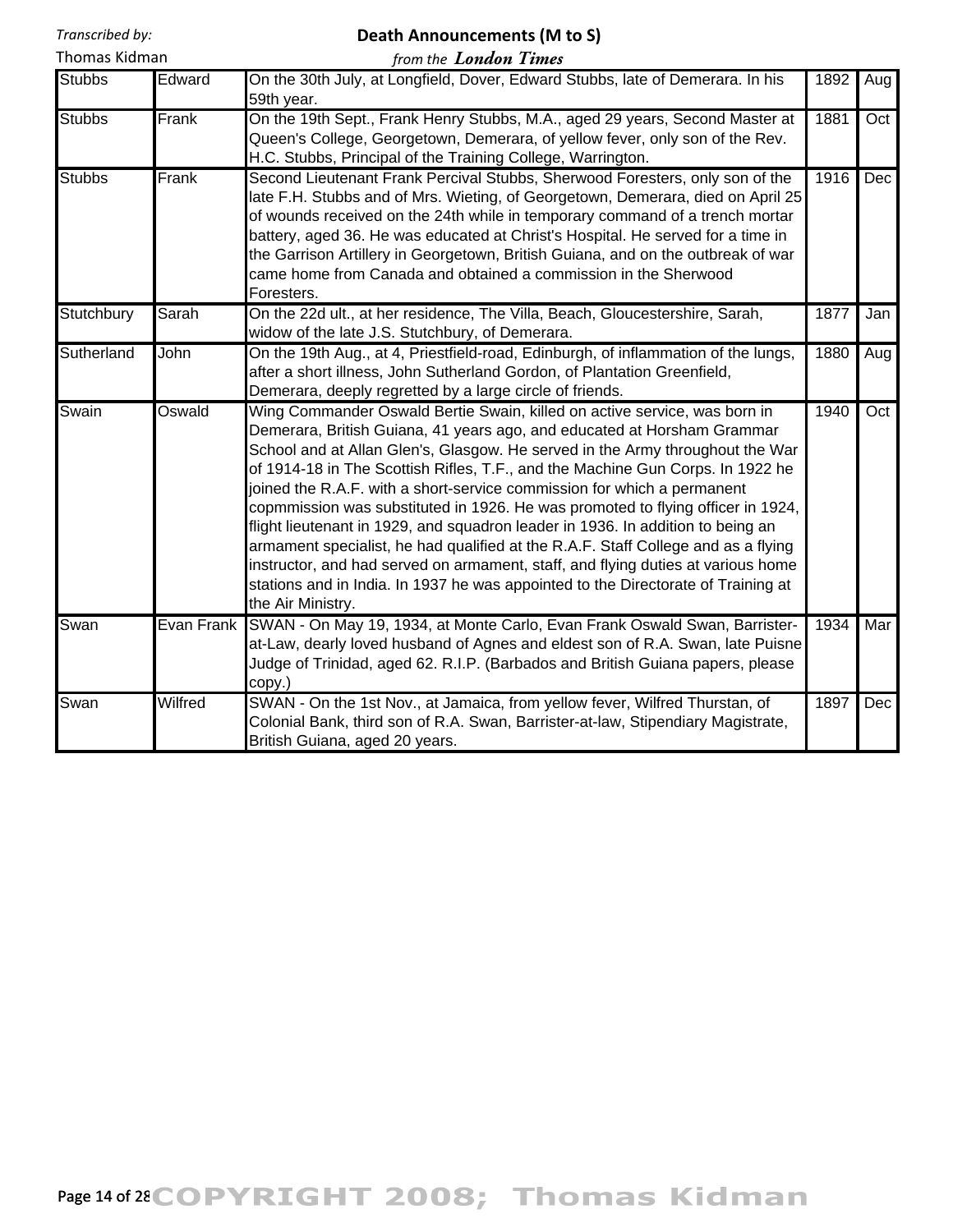

Page 15 of 28 COPYRIGHT 2008; Thomas Kidman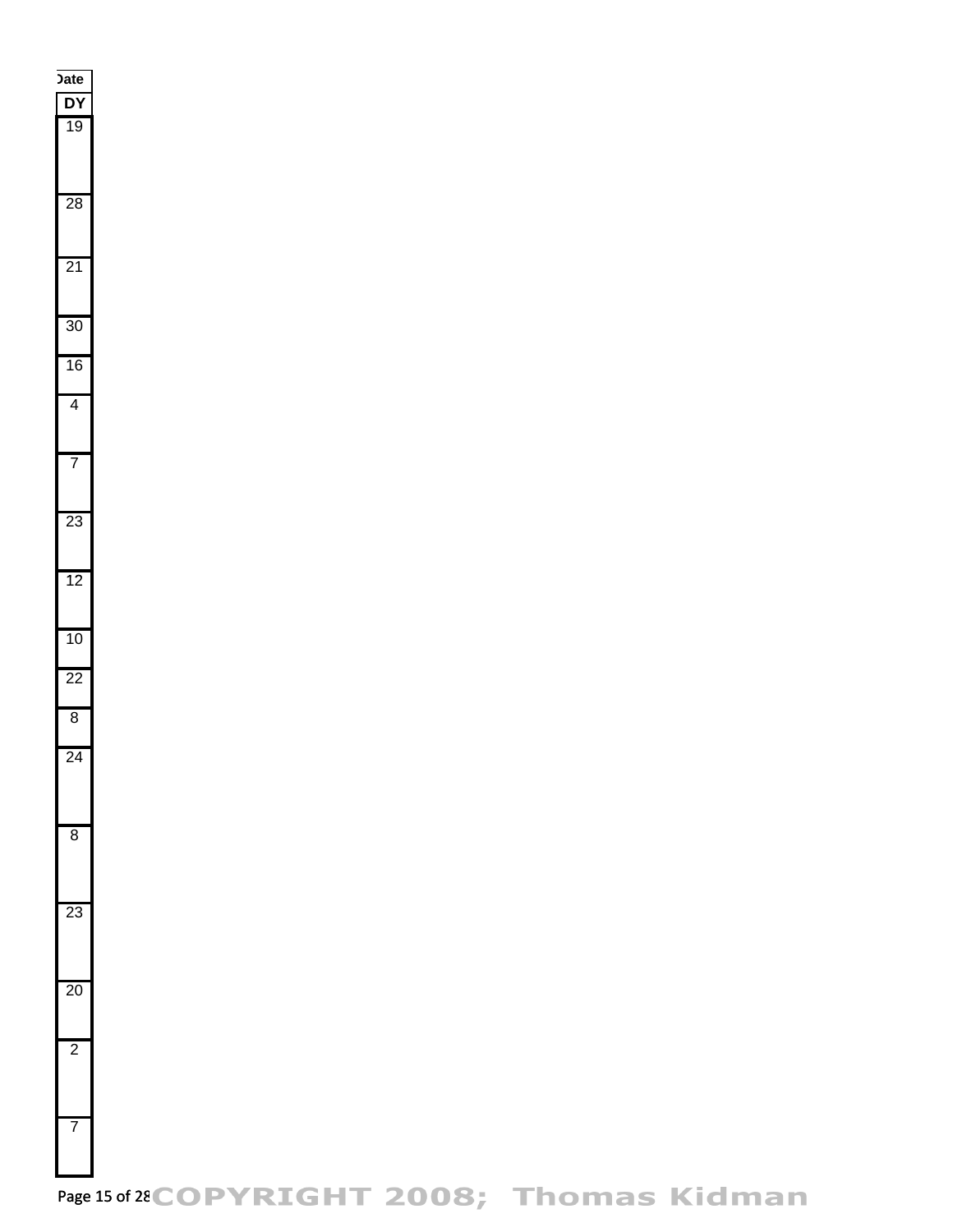# **Death Announcements (M to S)** *from the London Times*

Page 16 of 28 COPYRIGHT 2008; Thomas Kidman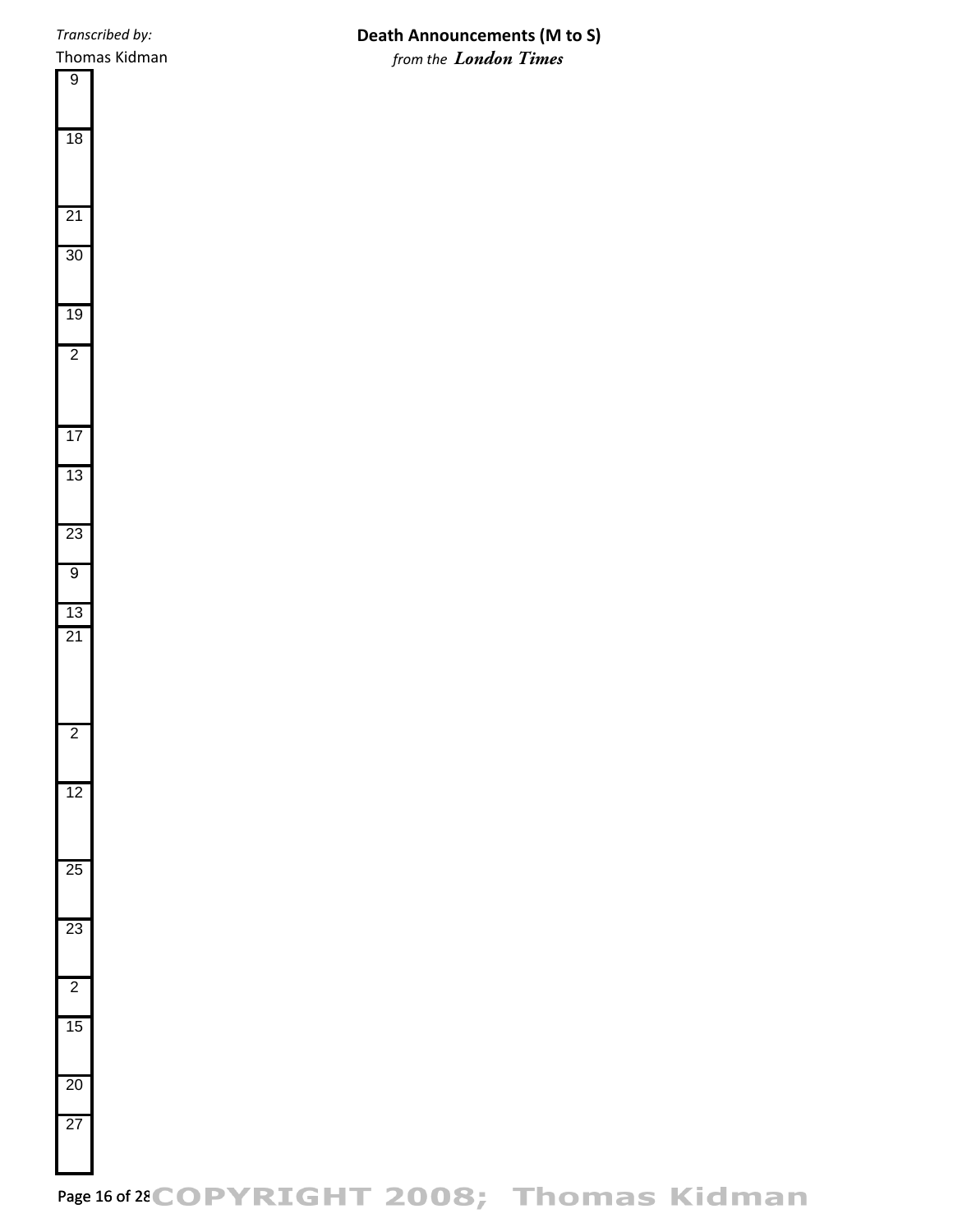Thomas Kidman

## **Death Announcements (M to S)** *from the London Times*

# Page 17 of 28 COPYRIGHT 2008; Thomas Kidman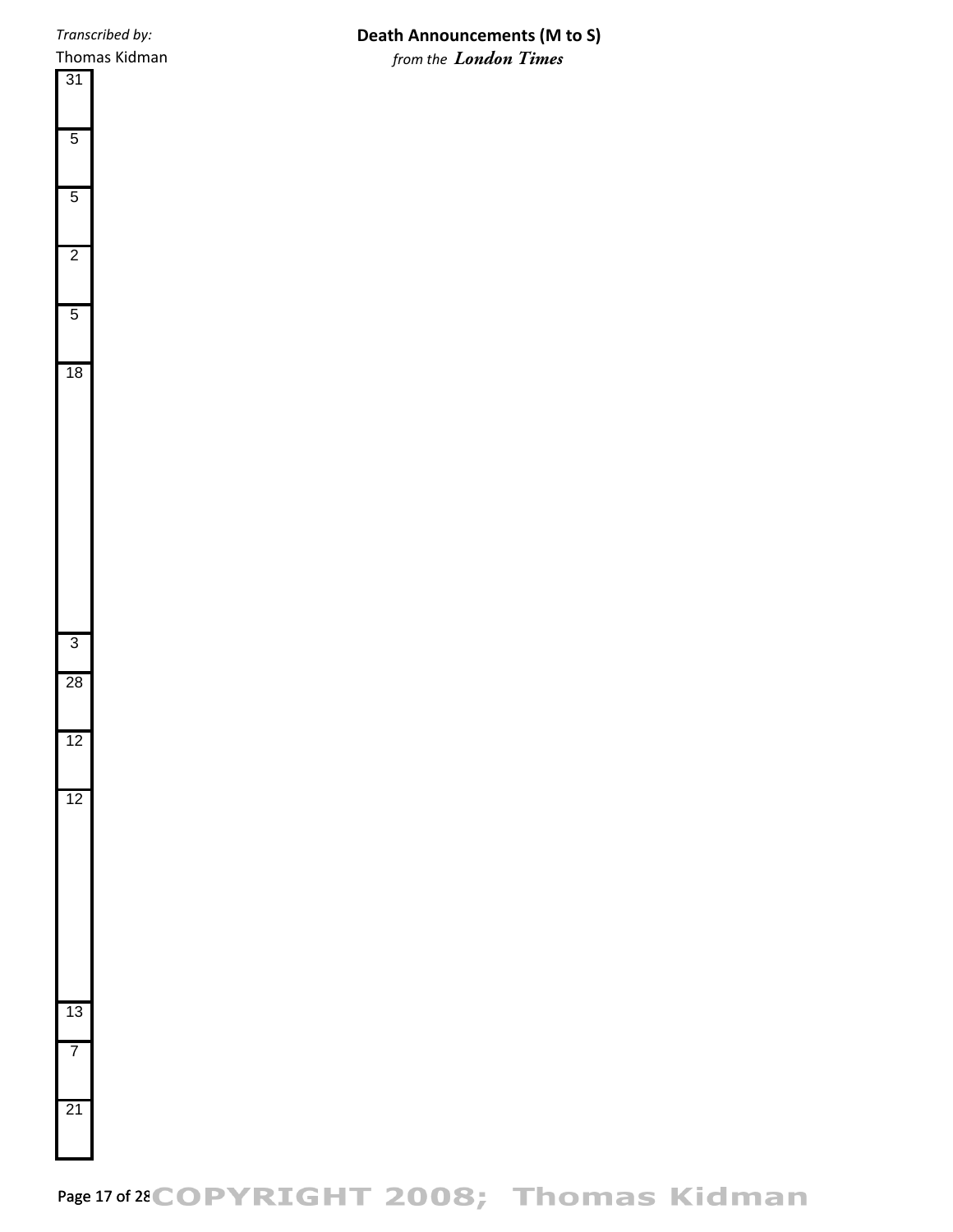# **Death Announcements (M to S)** *from the London Times*

Page 18 of 28 COPYRIGHT 2008; Thomas Kidman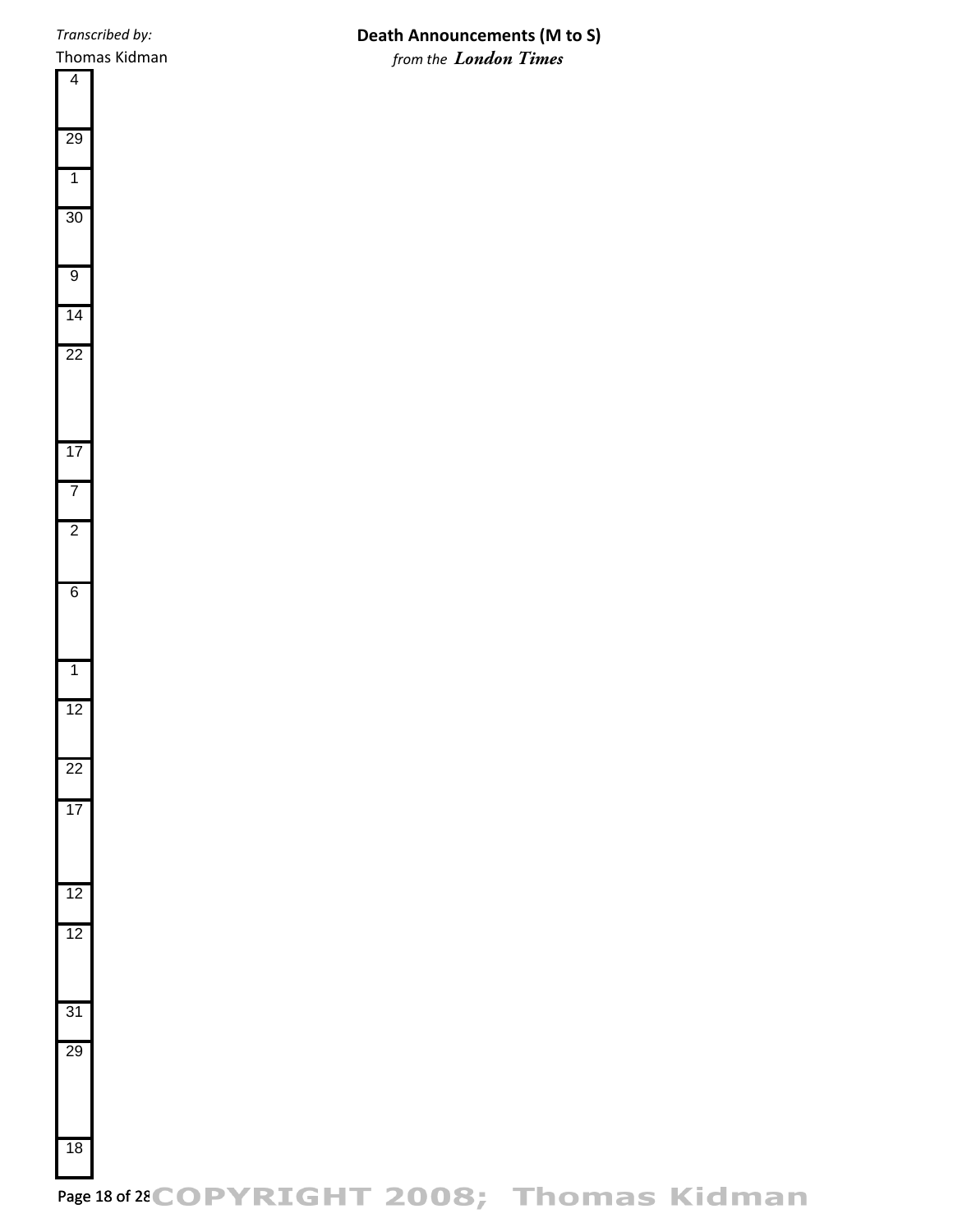# **Death Announcements (M to S)** *from the London Times*



Page 19 of 28 COPYRIGHT 2008; Thomas Kidman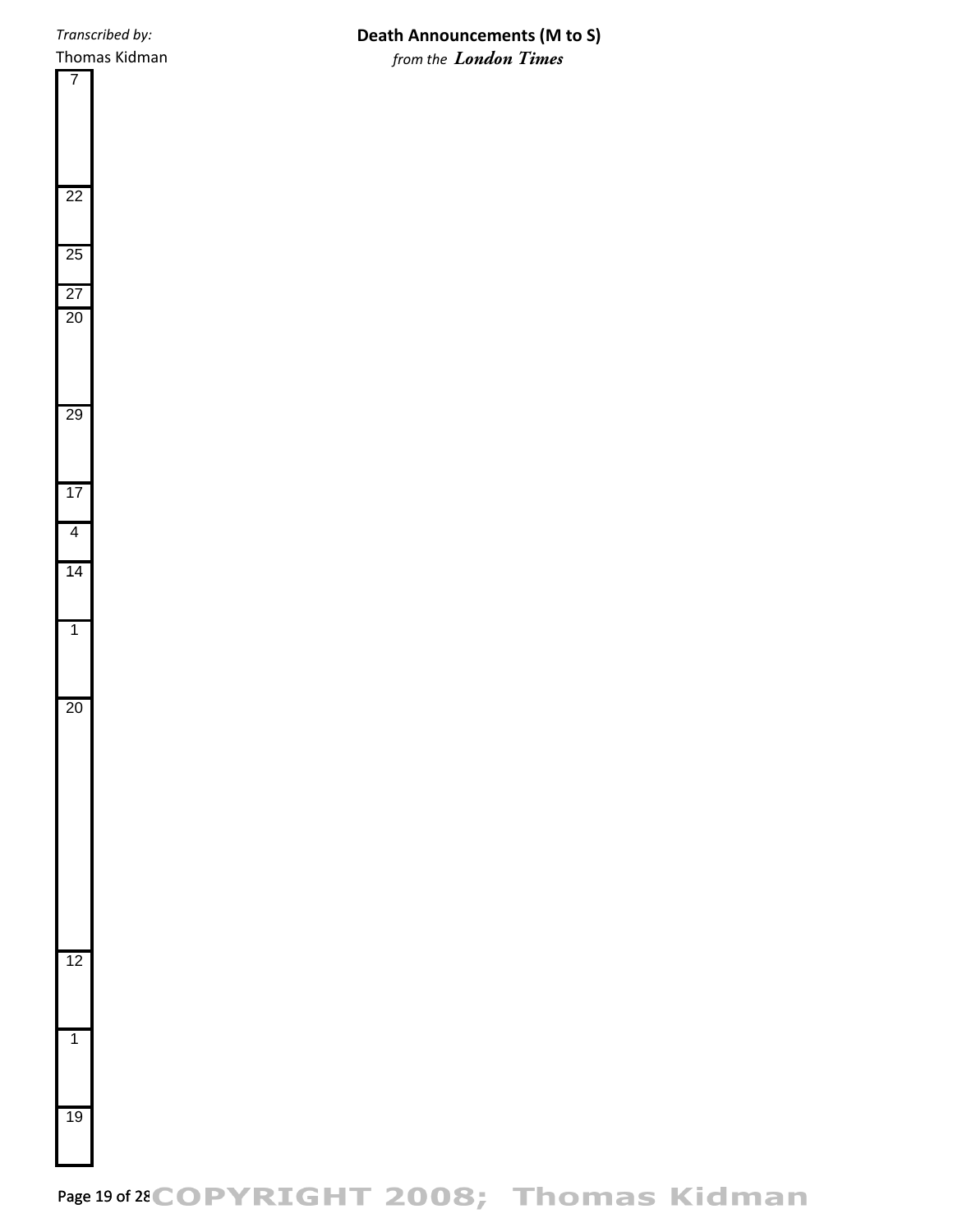# **Death Announcements (M to S)** *from the London Times*

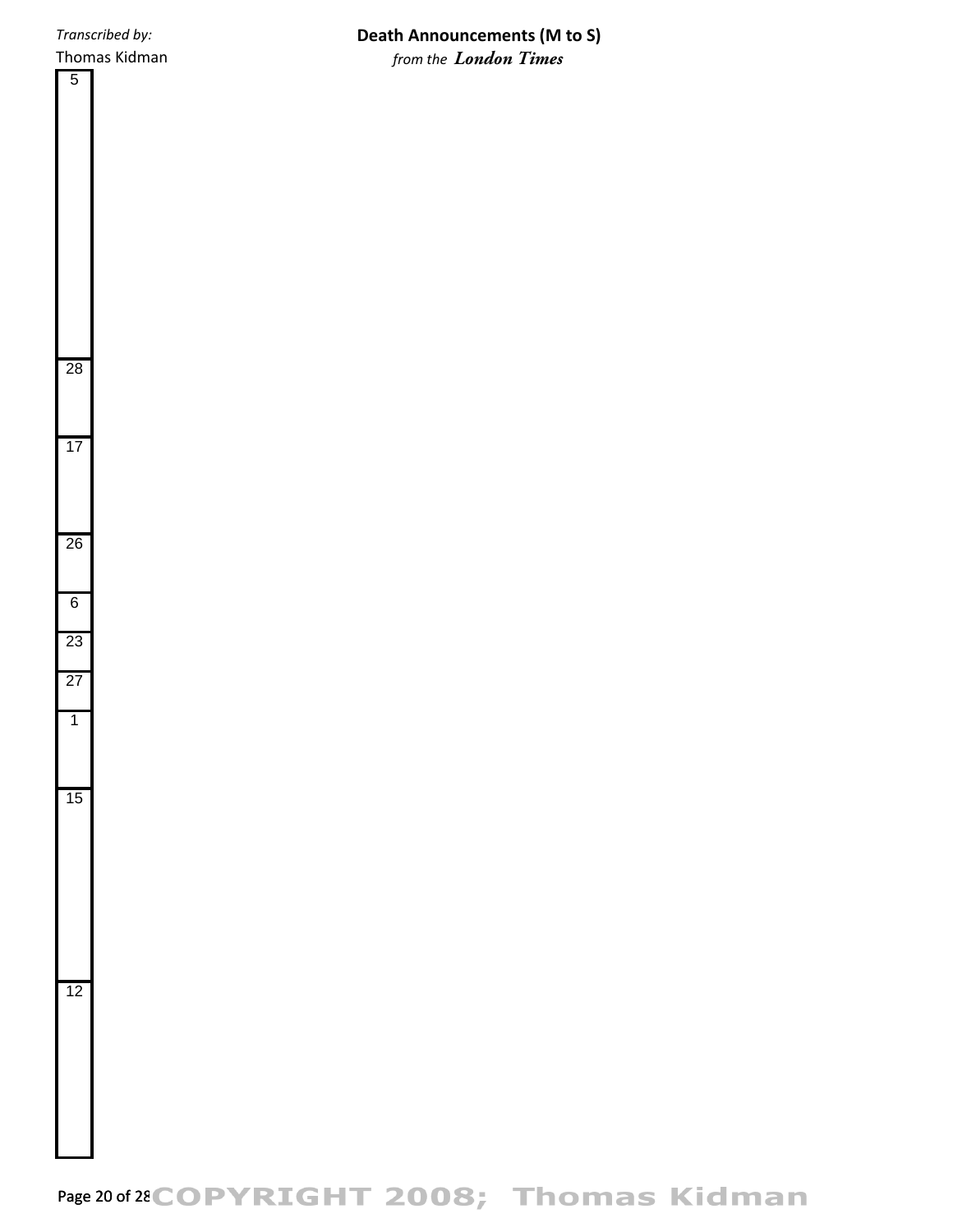# **Death Announcements (M to S)** *from the London Times*

# Page 21 of 28 COPYRIGHT 2008; Thomas Kidman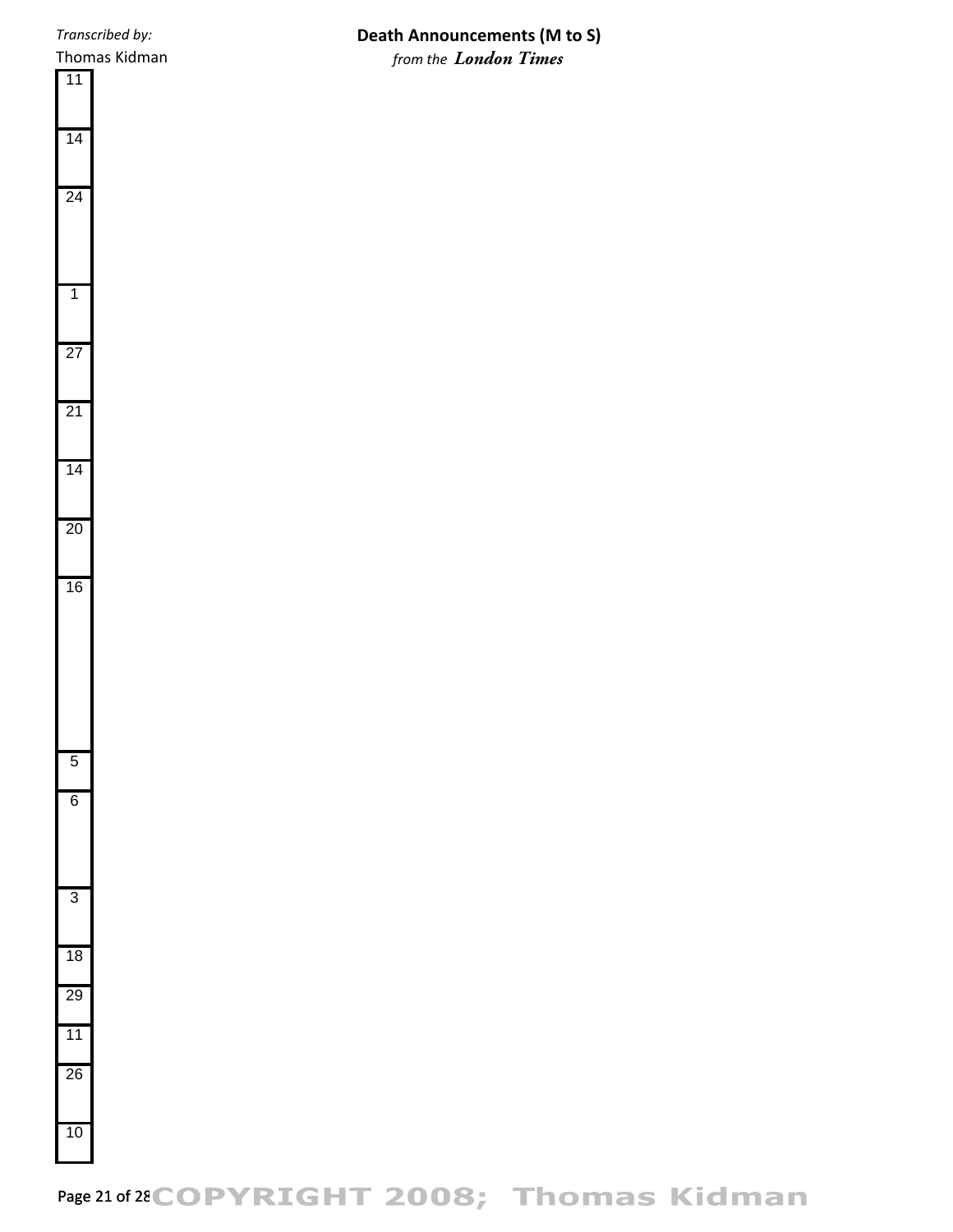## **Death Announcements (M to S)** *from the London Times*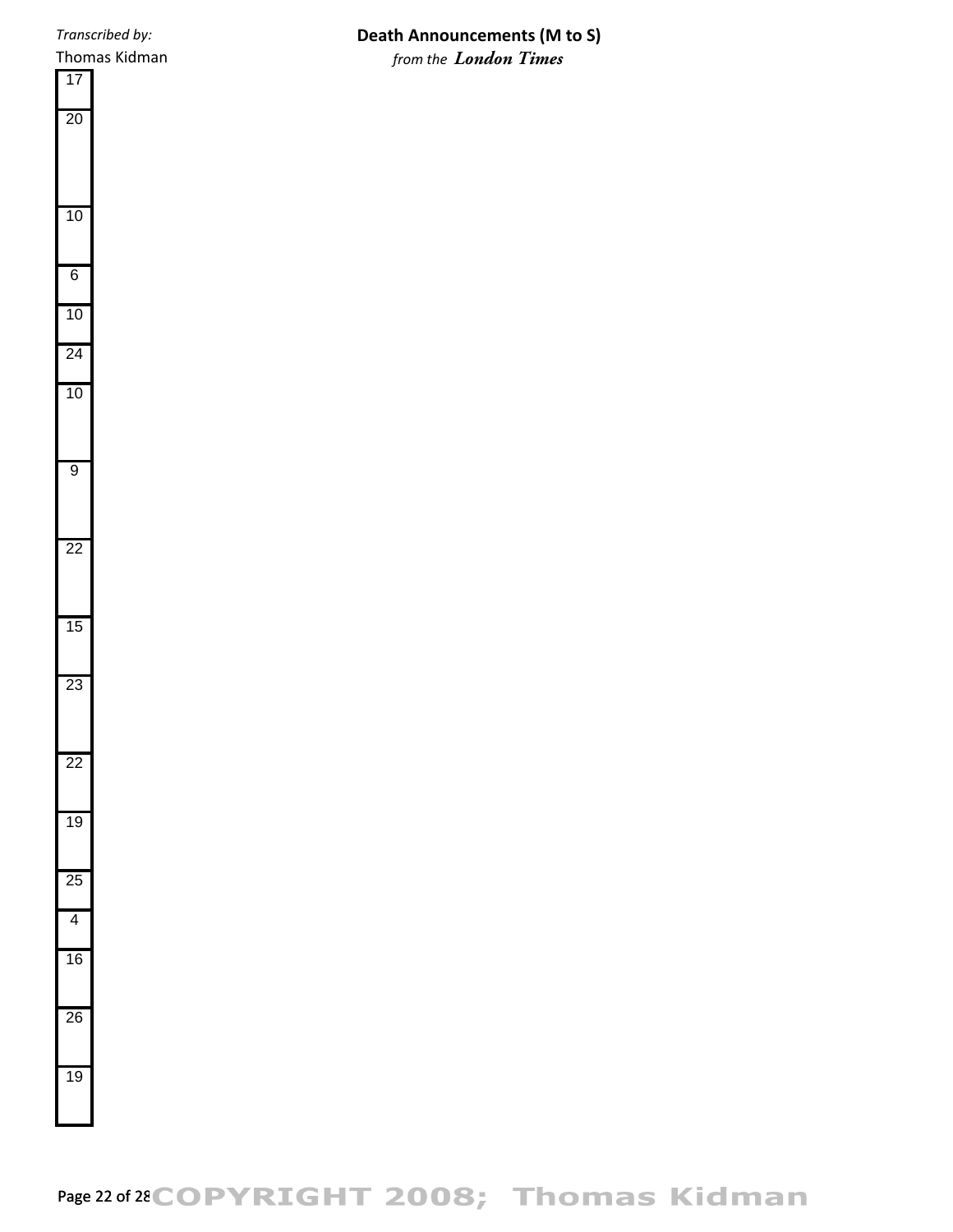## **Death Announcements (M to S)** *from the London Times*

Page 23 of 28 COPYRIGHT 2008; Thomas Kidman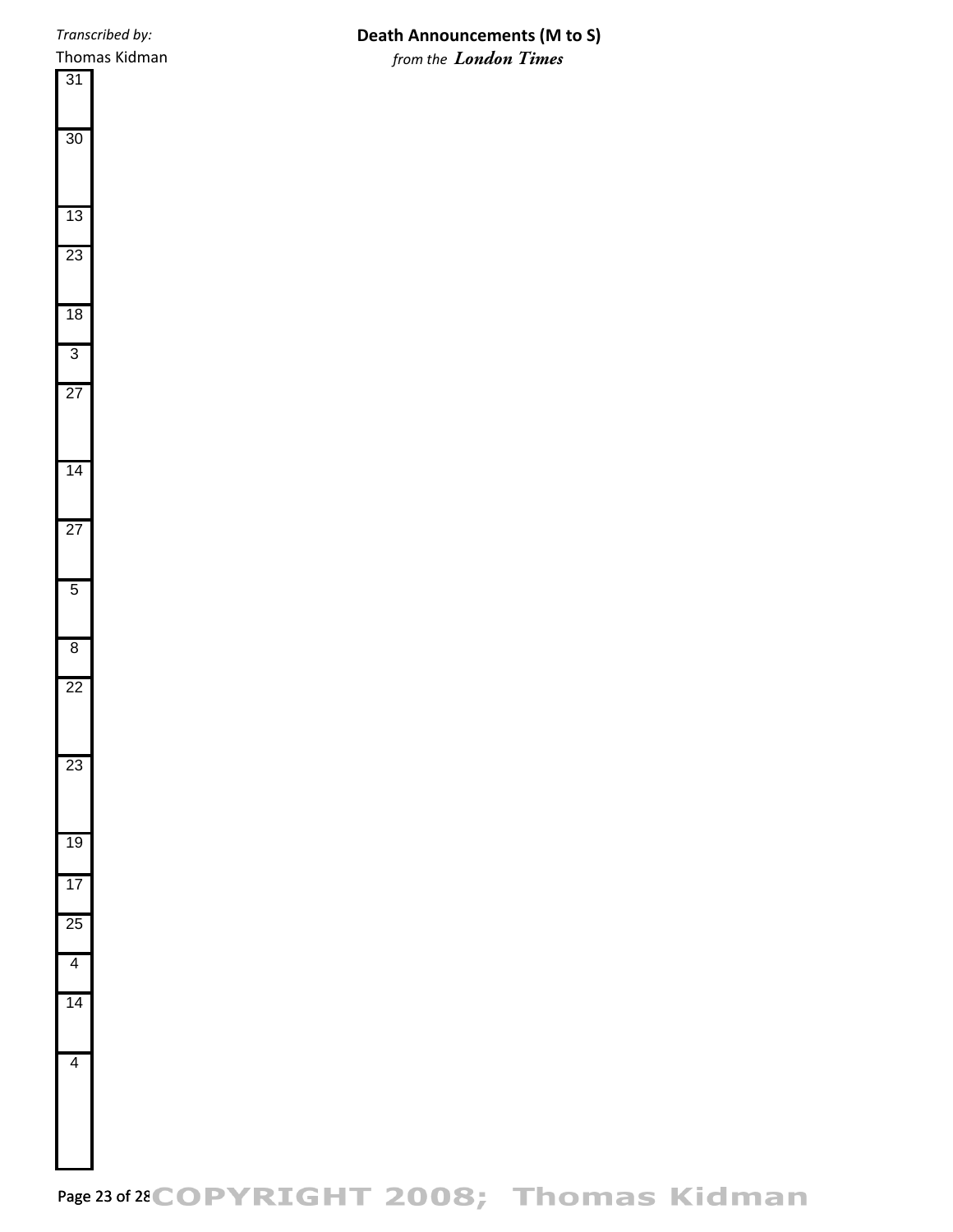**Death Announcements (M to S)** *from the London Times*



Page 24 of 28 COPYRIGHT 2008; Thomas Kidman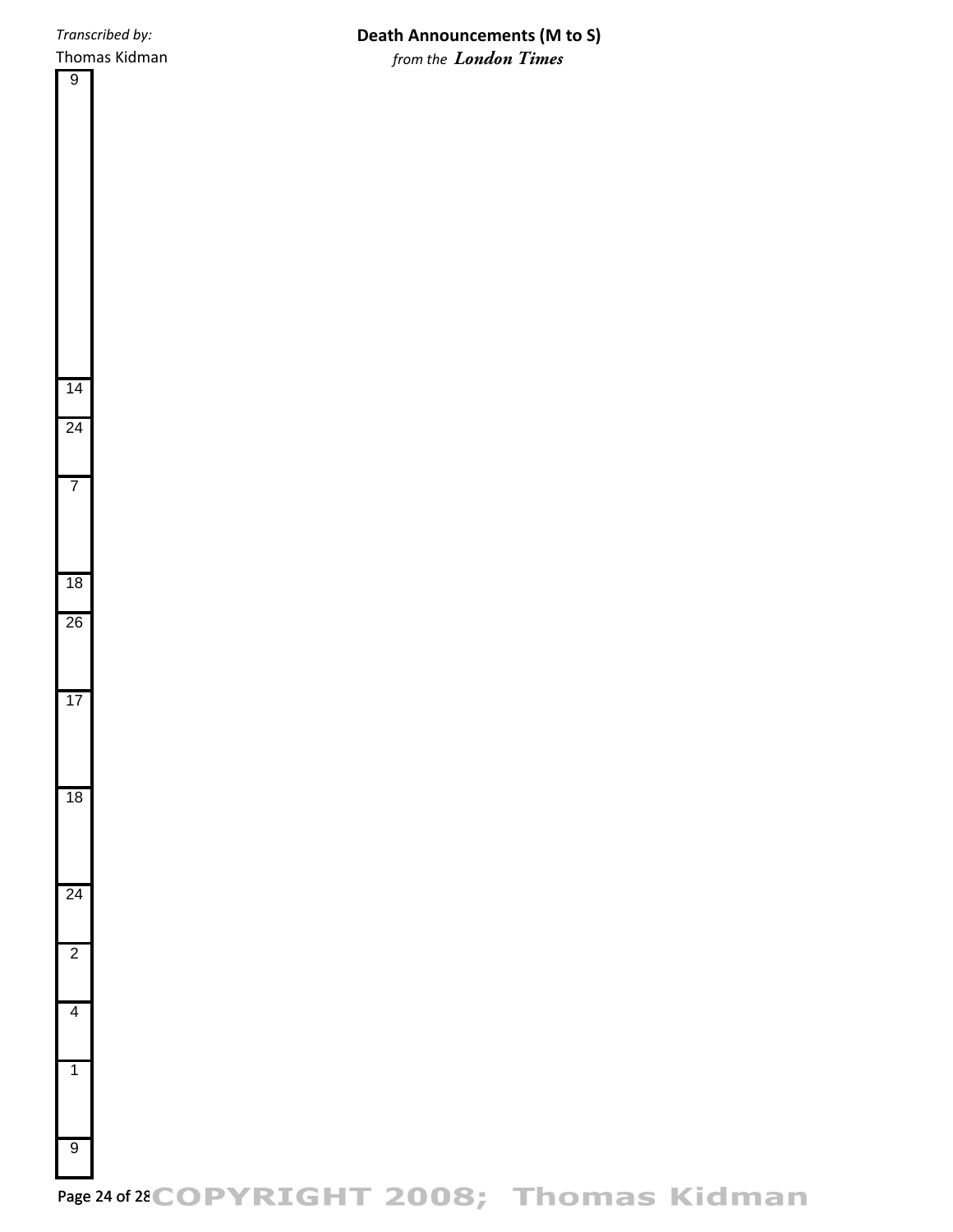Thomas Kidman

# **Death Announcements (M to S)** *from the London Times*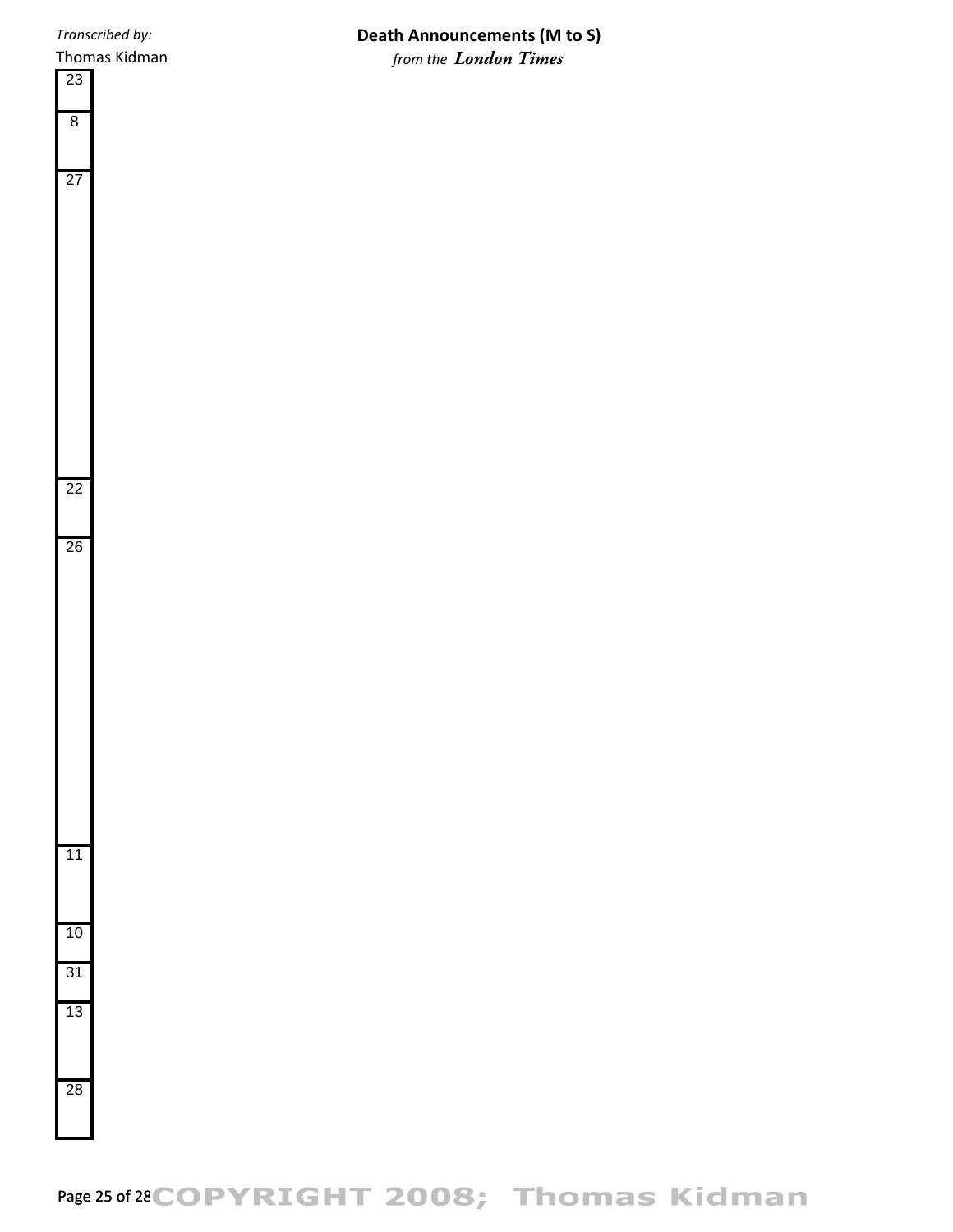## **Death Announcements (M to S)** *from the London Times*

Page 26 of 28 COPYRIGHT 2008; Thomas Kidman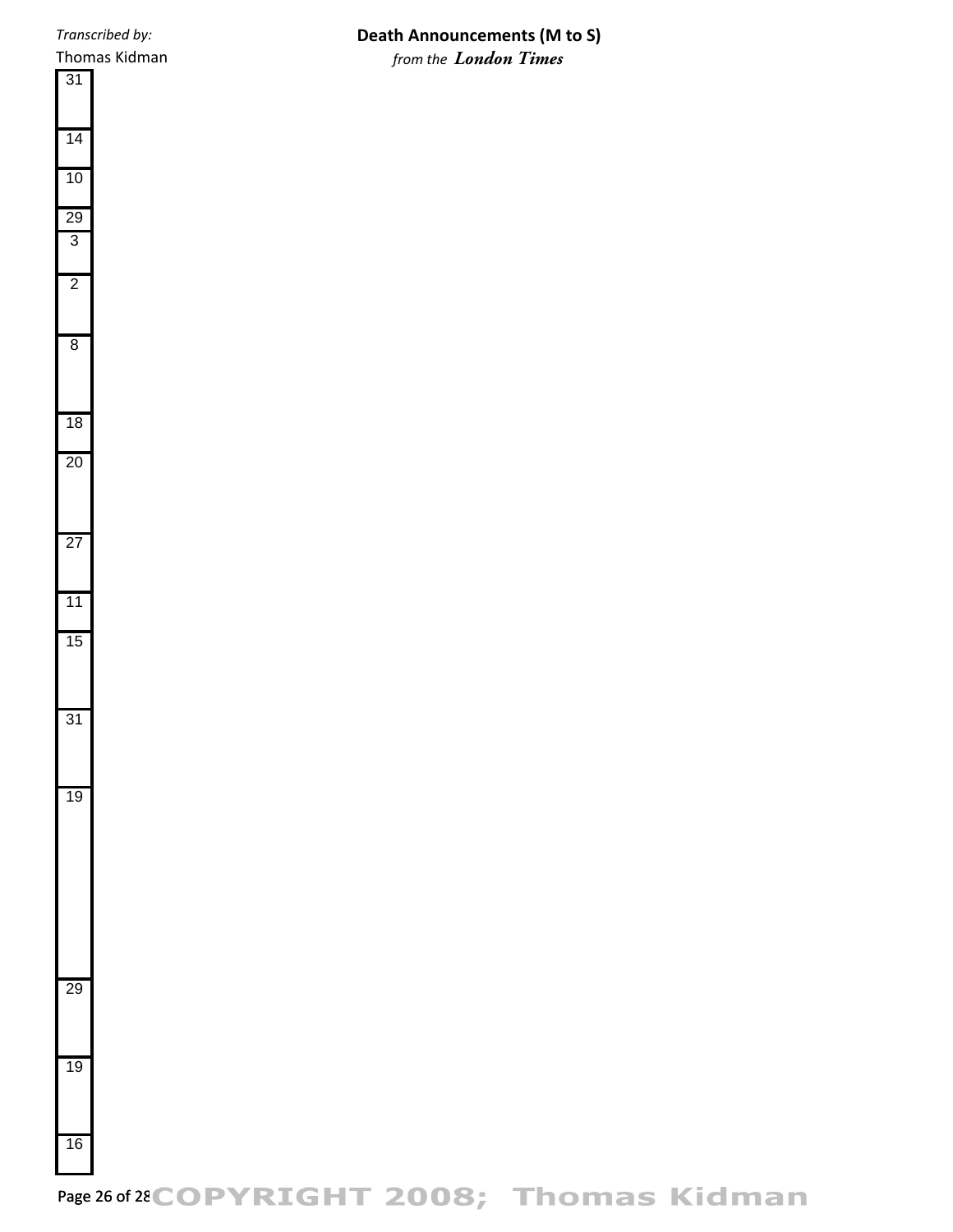## **Death Announcements (M to S)** *from the London Times*

Page 27 of 28 COPYRIGHT 2008; Thomas Kidman